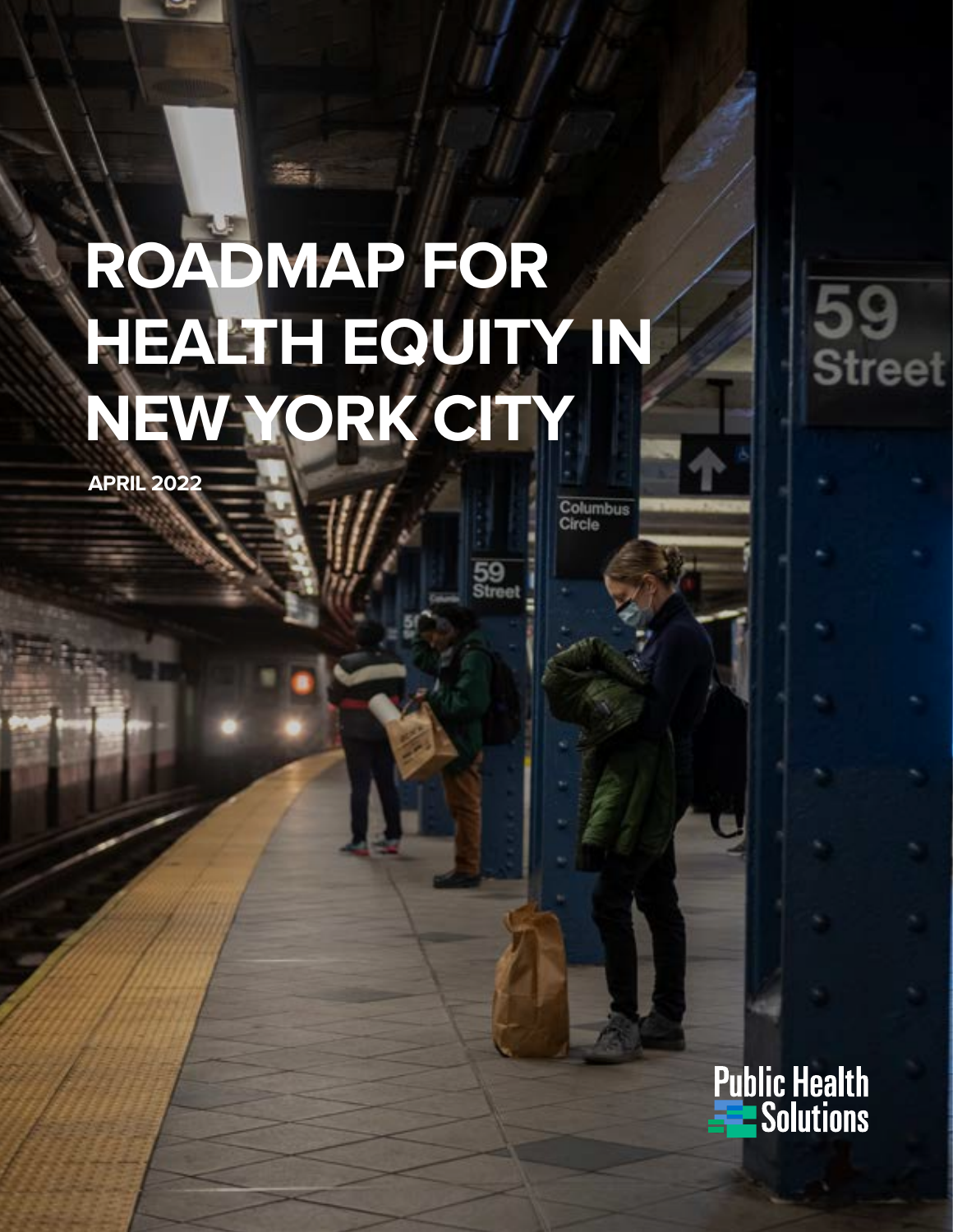# INDEX

| <b>RESOURCE NETWORK</b><br><b>INFRASTRUCTURE FOR</b><br><b>NEW YORK CITY</b> |  |
|------------------------------------------------------------------------------|--|
| THE SYMPOSIUM SERIES                                                         |  |
|                                                                              |  |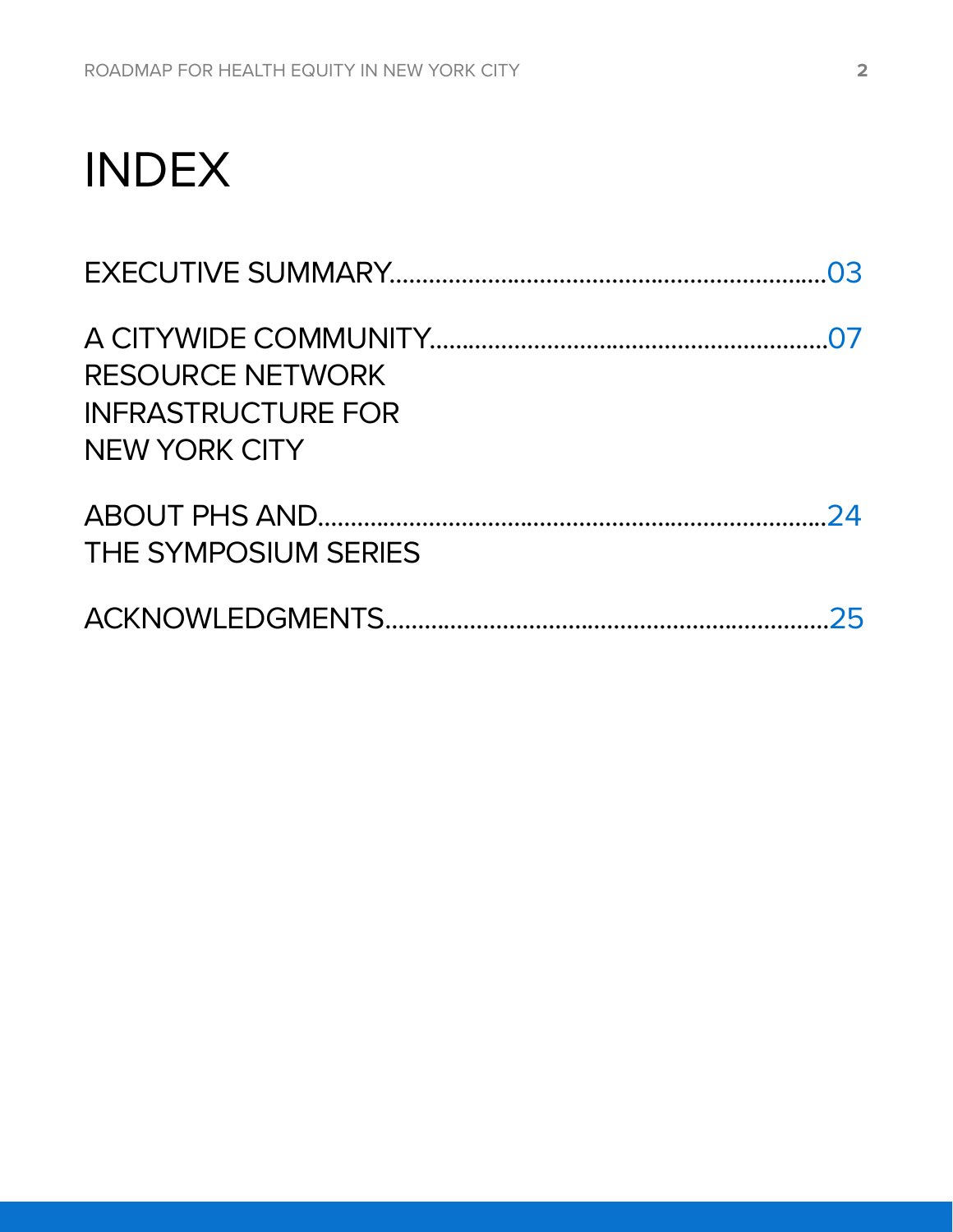# EXECUTIVE SUMMARY

In recent years, policymakers have increasingly recognized the impact of the social and physical environment on health outcomes and inequities. There is a growing body of evidence showing how people's unmet socioeconomic needs negatively impact health and are often prioritized over preventive healthcare and other positive health behaviors. Despite this awareness, people's typical encounters with the health care system do not identify and address these health-related social needs. Further, government payment mechanisms in healthcare, human services, and public health have been slow to invest in the necessary infrastructure, innovation, and non-medical services needed to effectively address unmet needs and integrate healthcare and community resources at scale. As a result, health equity struggles to advance.

#### **In NYC, this struggle is evident in the following statistics:**

- **• An eleven-year difference in life expectancy between the Upper East Side, Manhattan and Brownsville, Brooklyn**
- **• An avoidable hospitalization rate in the lowest-income neighborhoods that is two to three times higher than that of NYC overall**
- **• Significant and persistent racial and ethnic disparities in incidence, morbidity, and mortality across many diseases and conditions, including COVID-19**

In New York, the Delivery System Reform Incentive Payment (DSRIP) program, a major Medicaid reform effort undertaken from 2014-2019, achieved some improvement in healthcare utilization and costs through crucial reforms to healthcare service delivery. However, the effort revealed that further gains would depend on addressing people's social and environmental conditions beyond the clinical

setting. Addressing these conditions in the next phase of Medicaid reform will require improving the policies and practices that support integrating community-based services along the healthcare continuum and building and sustaining successful healthcare-community partnerships.

COVID-19 also revealed hard truths about the impact of structural racism and health disparities in NYC. Just as COVID-19 disrupted how individuals led their daily lives, many healthcare and community-based organizations' (CBOs) ways of providing services were disrupted, requiring rapid transformation. At the same time, the pandemic created tremendous new demands for the resources these organizations offer, such as food and nutrition services, benefits, and housing and cash assistance, resources critical to keeping New Yorkers healthy in their homes and communities. During the first wave of the pandemic, there were limited trustworthy means of connecting people to services, particularly across sectors. To address this challenge, in April 2020, PHS and our healthcare and community-based organization partners, together with the technology company Unite Us, launched a new citywide technology-enabled Community Resource Network (CRN). As of January 2022, over 280 organizations have joined the network offering over 560 service programs.

PHS's experience in building and managing CRNs to respond to community needs started in 2014 with a coordinated intake for pregnant and parenting families and expanded in 2018 to address food insecurity through our Food and Nutrition Services Bundle and in 2020 to include additional populations including low-income immigrant families, seniors, and people living with chronic conditions.

Our goal in developing CRNs is to create reliable connections between healthcare and community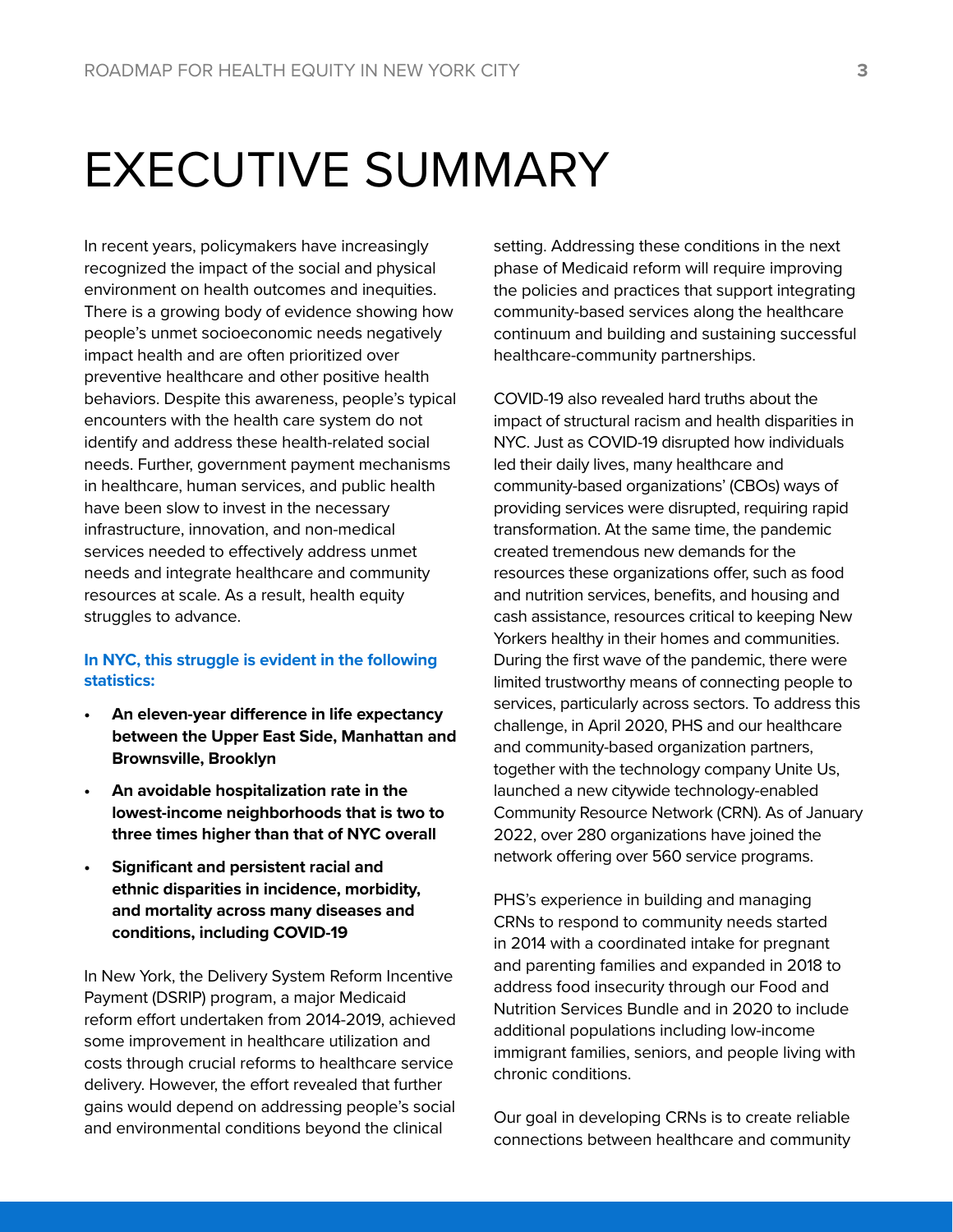

*Timeline of PHS Experience Developing Community Resource Networks in NYC*

partners so that people receive the right resources, in the right place, at the right time with a commitment to health equity for all New Yorkers.

To have a meaningful impact on health equity, **NYC needs a single city-wide CRN infrastructure that supports all residents.** To inform the development of a city-wide CRN infrastructure, PHS convened a multi-session symposium series to compile key learnings from previous healthcare reform efforts and pragmatic solutions from stakeholders across CBO, healthcare, government, and technology sectors. Through the series, we arrived at the following conclusions:

- **• The people we aim to serve must be meaningfully included in CRN development, implementation and evaluation from the beginning.** With the appropriate funding and an equitable level of community voice, community members and CBOs will be a critical element of New York's long term public health infrastructure that ensures all people's needs are met.
- **• Significant investment is needed in evidencebased community services to sufficiently scale to move the needle on population health outcomes and health equity.** The infrastructure

must be flexible enough to accommodate multiple use cases and funding streams beyond healthcare's value-based payment methodologies.

- **• A strong administrative backbone is needed to support critical capacities of network members, such as deploying innovative technology, establishing effective contracts and standard business practices, and ensuring quality and equity of outcomes.** The nonspecific contracting requirements established during New York's previous efforts at healthcare reform must be rethought to achieve meaningful progress towards health equity at scale.
- **• Health systems and managed care organizations (MCOs) have an essential role to play in identifying populations in need of support, participating in an effective CRN, and purchasing needed services**. However, the system must be built to ensure access to essential services such as food, housing, or transportation is not dependent on membership to a specific healthcare provider or plan. To ensure this, CRN infrastructure should be connected to, but independent from, the healthcare system.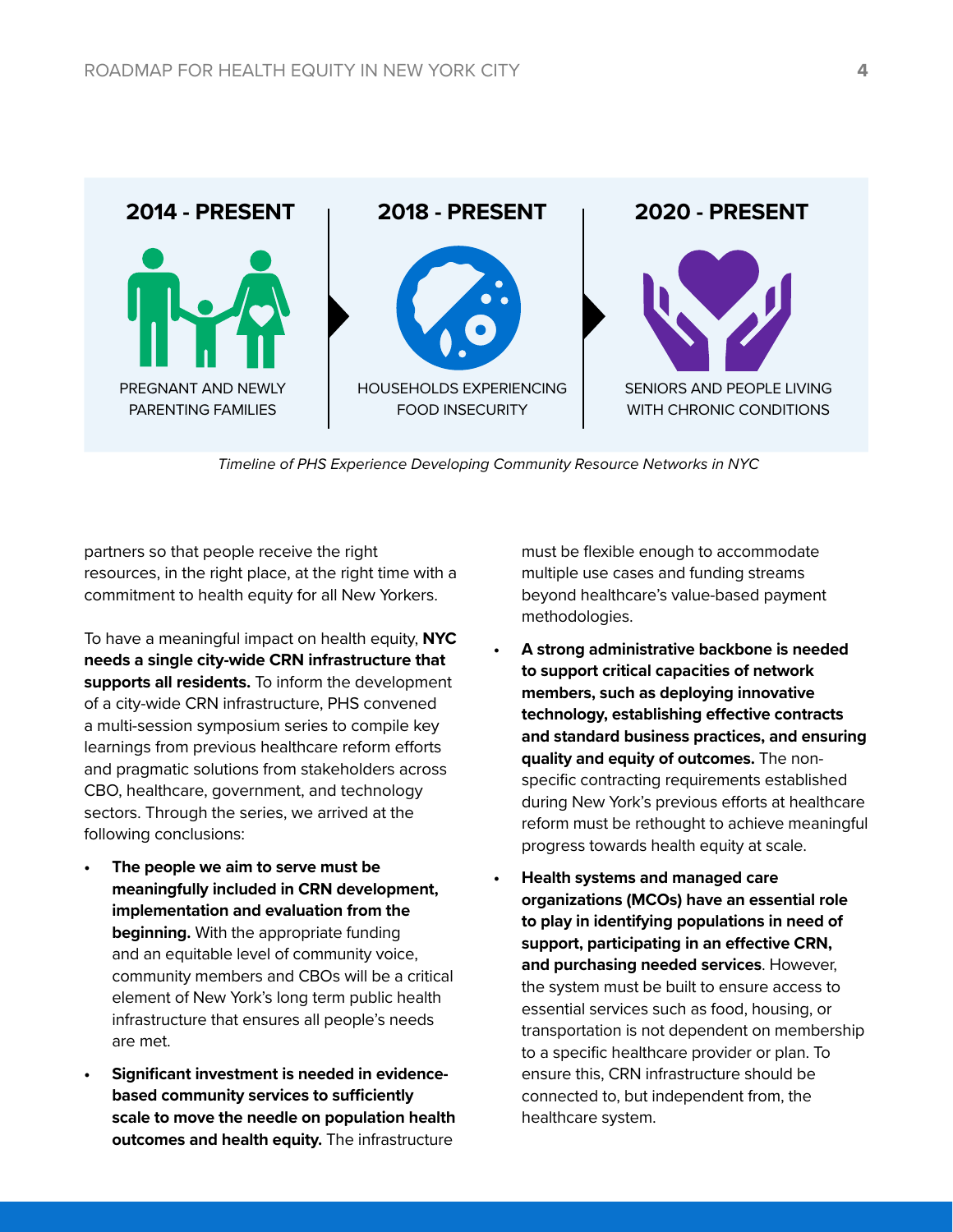This Roadmap to Health Equity serves as an informed and practical guide with a set of recommendations that sets forth a pathway to continue building this infrastructure. It was developed in collaboration with cross-sector representatives working on the ground in NYC communities, in healthcare, government and technology settings, through our year and a half long Symposium Series Integrating Human Services and [Clinical Services with People at the Center.](https://www.healthsolutions.org/partnerships/phs-symposium-series/) The Series included two sessions to identify key challenges and discuss best-practice models, four small-group "expert sessions" with an objective to determine practical applications for the roadmap, and a final session to outline the specific roles each sector will play in the roadmap's implementation. We hope that you find this to be a useful resource and join us in making this vision come to fruition for NYC in the coming years.

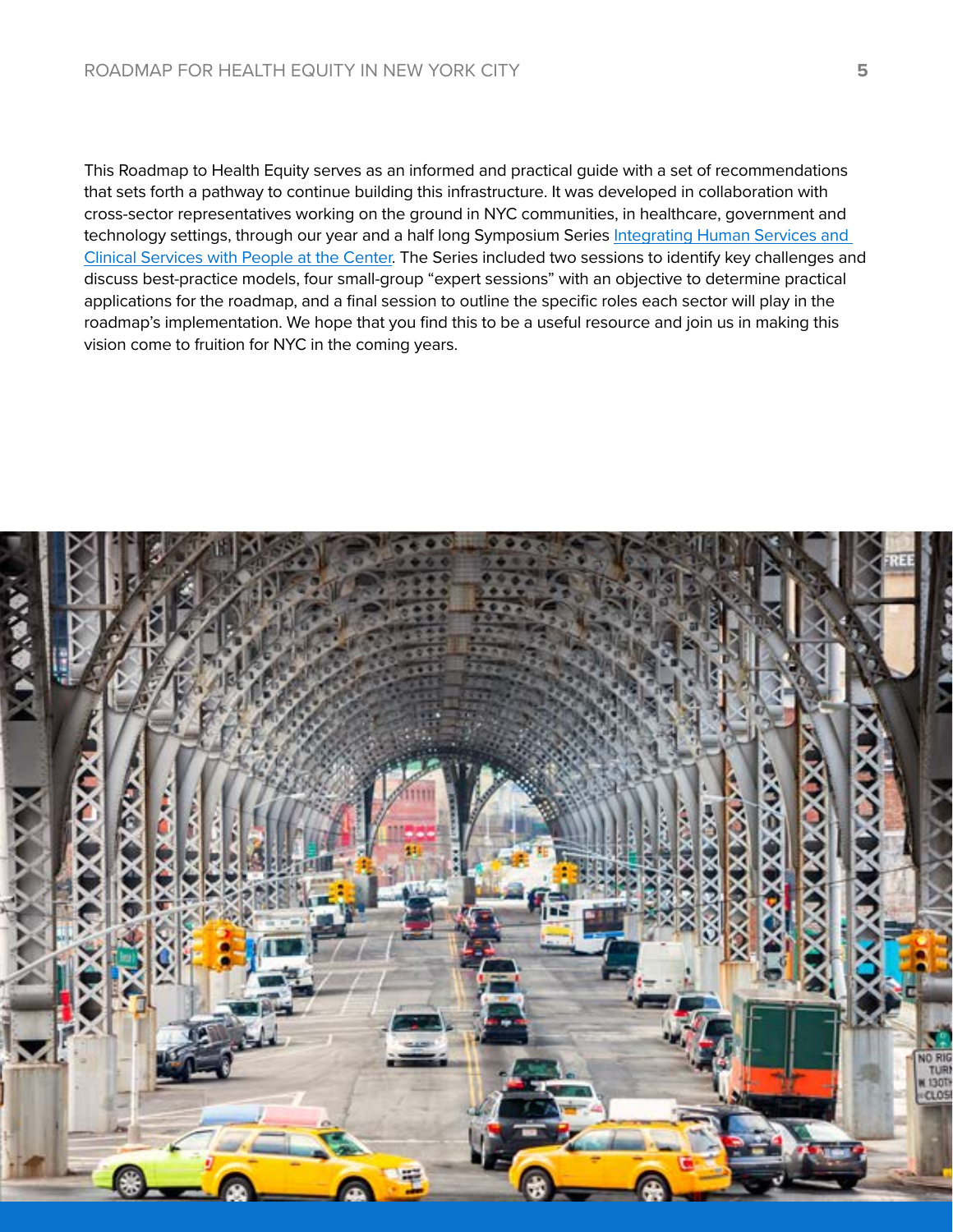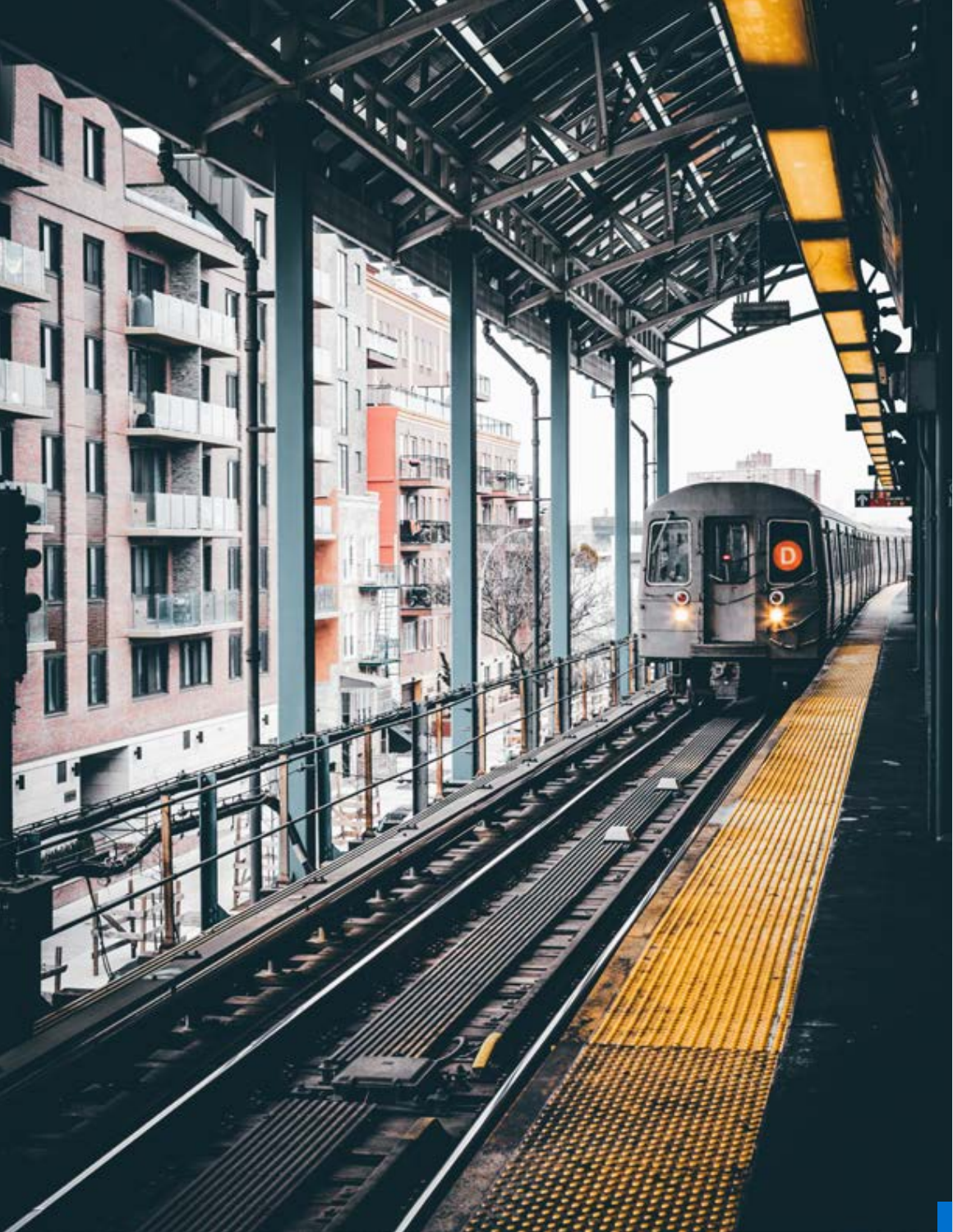# A CITYWIDE COMMUNITY RESOURCE NETWORK INFRASTRUCTURE FOR NEW YORK CITY

### **Building NYC's Community Resource Network: Four Key Recommendations**

At the height of the COVID-19 pandemic in 2020, PHS launched a Symposium Series *Integrating Human Services and Clinical Services with People at the Center* to inform the design of a roadmap to effectively address social drivers of health and advance health equity in New York City. We brought together key stakeholders who individually work along the continuum of care, including government, CBOs, MCOs, hospitals, technology companies and funders to address the systemic inequities that prevent residents from maintaining healthy lives. The learnings from the Symposium along with our own experience developing and managing CRNs since 2014 guided the following key actions to achieve a CRN that integrates healthcare and human services, is accessible and improves health outcomes for all New Yorkers and commits to an equal role for CBOs in delivery system decision-making.





**Create an** 

**Secure diversified, flexible and sustainable funding for a city-to support and wide Community Resource Network that is independent from, yet participates in, New York State's Medicaid program.**

**administrative backbone and infrastructure facilitate the work of diverse Community-Based Organizations at all levels of capacity.**



**Systematically build local community engagement and participation into planning, design, implementation, and evaluation.**

**Employ regulatory methods and advance policy and practices that ensure a favorable technology ecosystem.**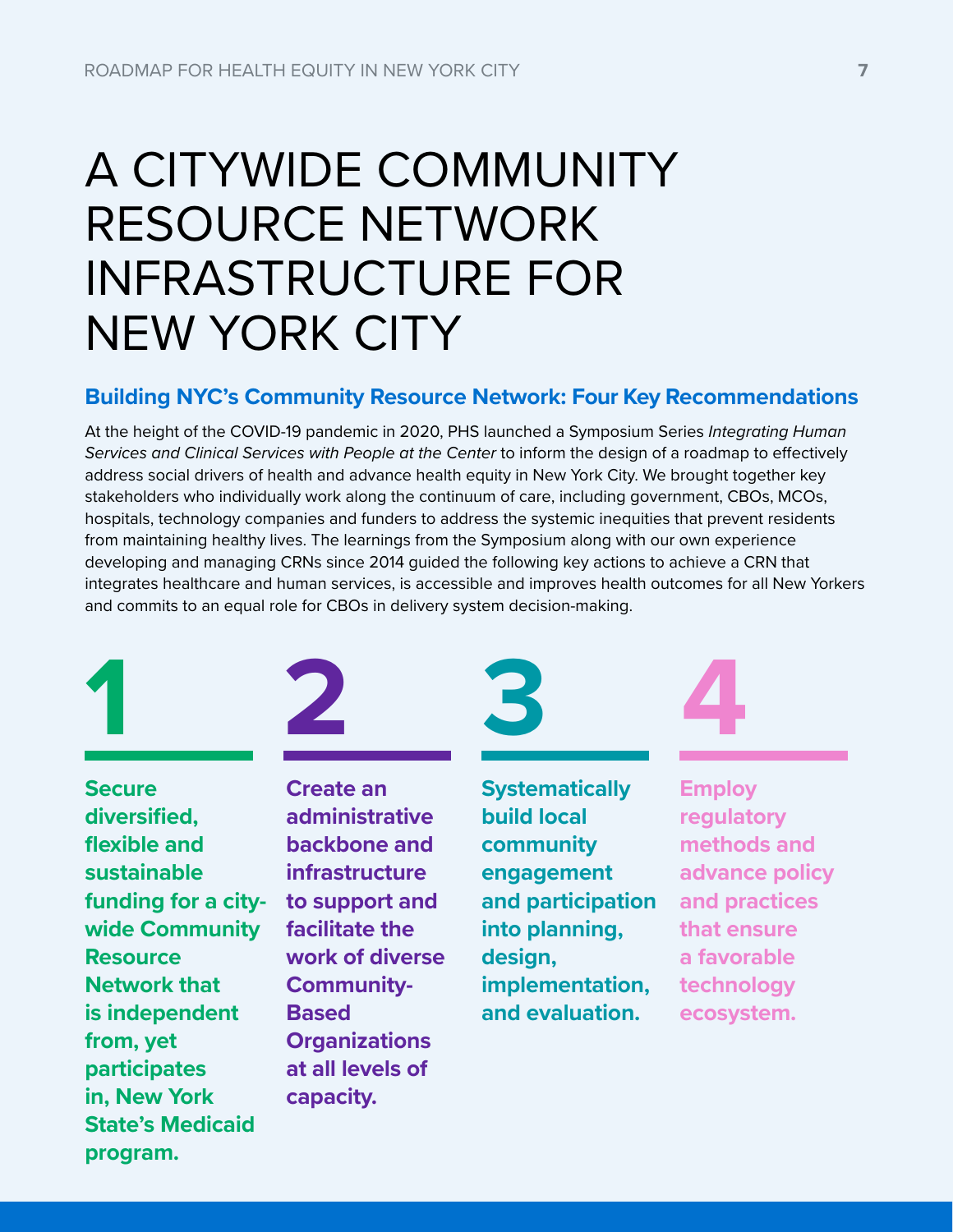**Secure diversified, flexible and sustainable funding for a citywide Community Resource Network that is independent 1 from, yet participates in, New York State's Medicaid program.**



New York City needs a single, flexible, citywide CRN to serve all residents – including Medicaid members, people living with specific vulnerabilities, as well as the undocumented, uninsured, and/or disconnected. A common infrastructure should support specialized offerings to meet specific population needs and local priorities. But given overlapping service footprints of CBOs and healthcare systems, we propose a single shared CRN infrastructure for NYC. With sufficient investment and autonomy, CRNs could develop a broad-based network relevant but not exclusive to Medicaid, making CRNs a pivotal component to the health and human services infrastructure and improving the likelihood of ongoing sustainability through diverse funding streams. Healthcare partners could purchase a unique suite of services from the CRN based on their population health needs and value-based payment priorities, but the use of the network would not be limited to their populations. Universal standards for reporting services and outcomes should be governed by the CRN and aligned with state, network participant, and community priorities.

New York State is seeking a three-year renewal of the 1115 Medicaid Waiver that, if funded, will provide both investment in regional CRNs and additional opportunities for value-based payment (VBP) contracting. The State has proposed changes to Medicaid that address the links between health disparities and systemic health

care delivery issues through formation of a Health Equity Regional Organization (HERO) structure and complimentary Social Determinants of Health Networks (SDHNs), that include MCOs and CBOs in their governance as an improvement over the former PPS structure. As an experienced CRN administrator, PHS advocates for infrastructure that: 1) supports participation of CBOs that reflect the full diversity of NYC communities, 2) enables interoperability between systems, 3) improves service access for everyone, and 4) includes intended beneficiaries in its development, implementation and evaluation.

CRNs are the foundation for trustworthy and reliable communication between CBOs and healthcare organizations to allow for real-time referral making with a built-in participant consent and screening process. They offer a sustainable and coordinated approach to delivering care, bridging communities and systems of care, and are centered around a person's holistic needs. Real reimbursement pathways through a robust, citywide CRN will be important for NYC. The 1115 Medicaid Waiver proposal addresses a strategy for the Medicaid population, but not the larger population, and Medicaid-based VBP alone may not be sufficient to support an infrastructure beyond the Waiver renewal period. Therefore, NYS's Medicaid Waiver should support the CRN infrastructure, but not serve as the sole source of funding and guidance, with community representation front and center.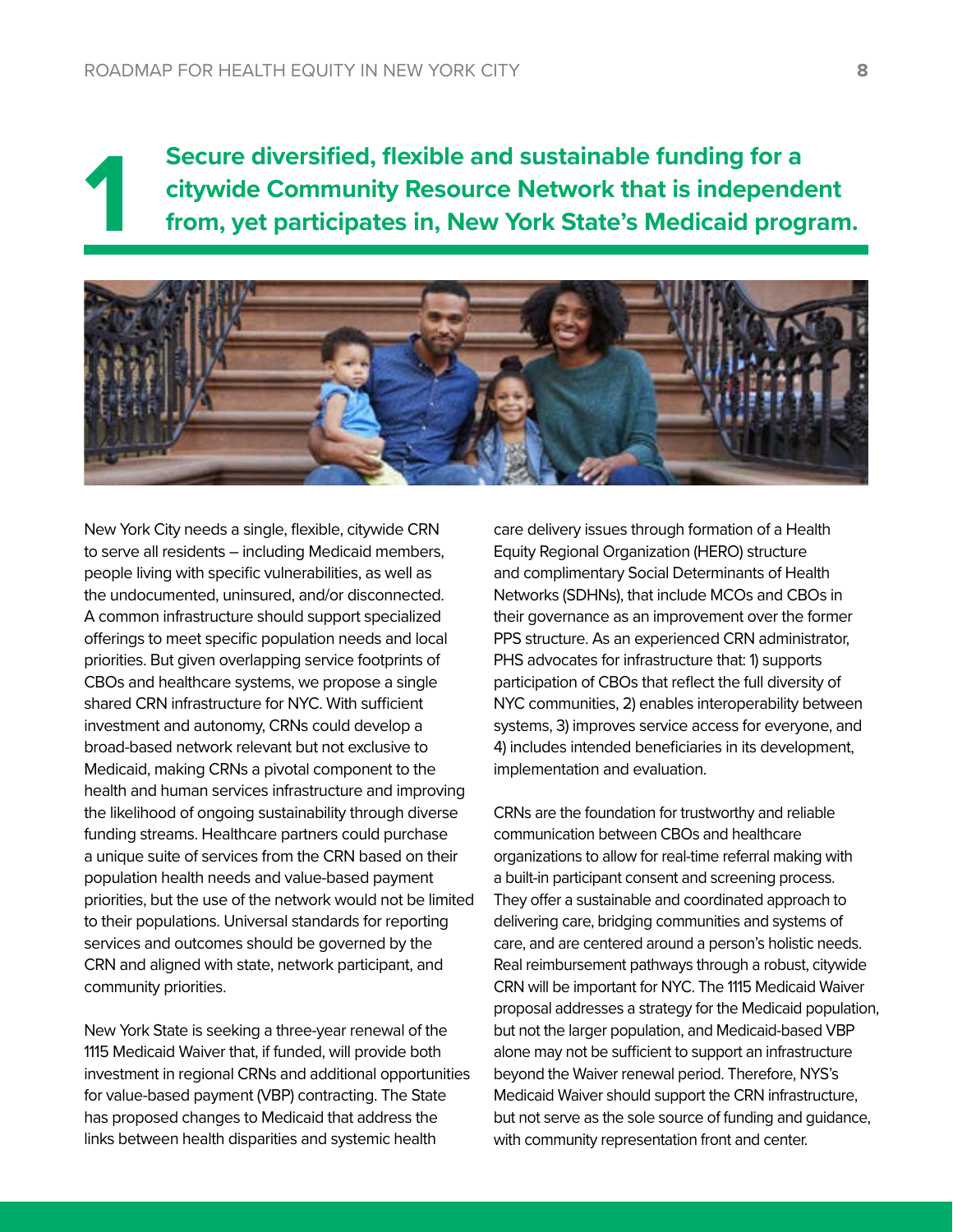## Action Steps

**Raise start-up capital from government, foundations, corporations, healthcare stakeholders and private individuals and groups to support a diverse funding model: 1**

- **• Ensure flexibility for both start-up costs and long-term investments**
- **• Diversify options for sustaining SDOH interventions outside of value-based payment arrangements**
- **• Prioritize investment in collaborative, person-centered design, workforce development, technology and technology capacity building, clinical integration, and services that address critical equity gaps**
- **• Consider a 'Local Wellness Fund' approach as a community-based financing mechanism to advance and sustain use of the selected diverse funding resources**

2-1-1 San Diego, operating a Community Information Exchange to improve the service delivery system in the San Diego area, joined PHS' second Symposium to break down their own strategies to connect human service delivery system with healthcare in their city. Their approach includes a two-part pricing model with a membership fee for infrastructure support and development combined with a service fee for actual service delivery. This approach was analyzed during the "Expert Sessions" series, and stakeholders advised that a membership fee structure would not be a sustainable long-term approach for NYC.

"Allow flexibility so that people can know what those minimum viable standards are...and there should be a mechanism for capacity building for those smaller organizations as well so that there is a pathway to be able to participate."

#### Shoshanah Brown, AIRnyc

"The braided-blended funding model is important because it provides sustainability... we want this to last, this is going to be an important structure that will support New Yorkers and so we need to be thinking about other types of funding aside from what comes from the waiver and potential contracts from healthcare payers."

Carla Nelson, Greater New York Hospital Association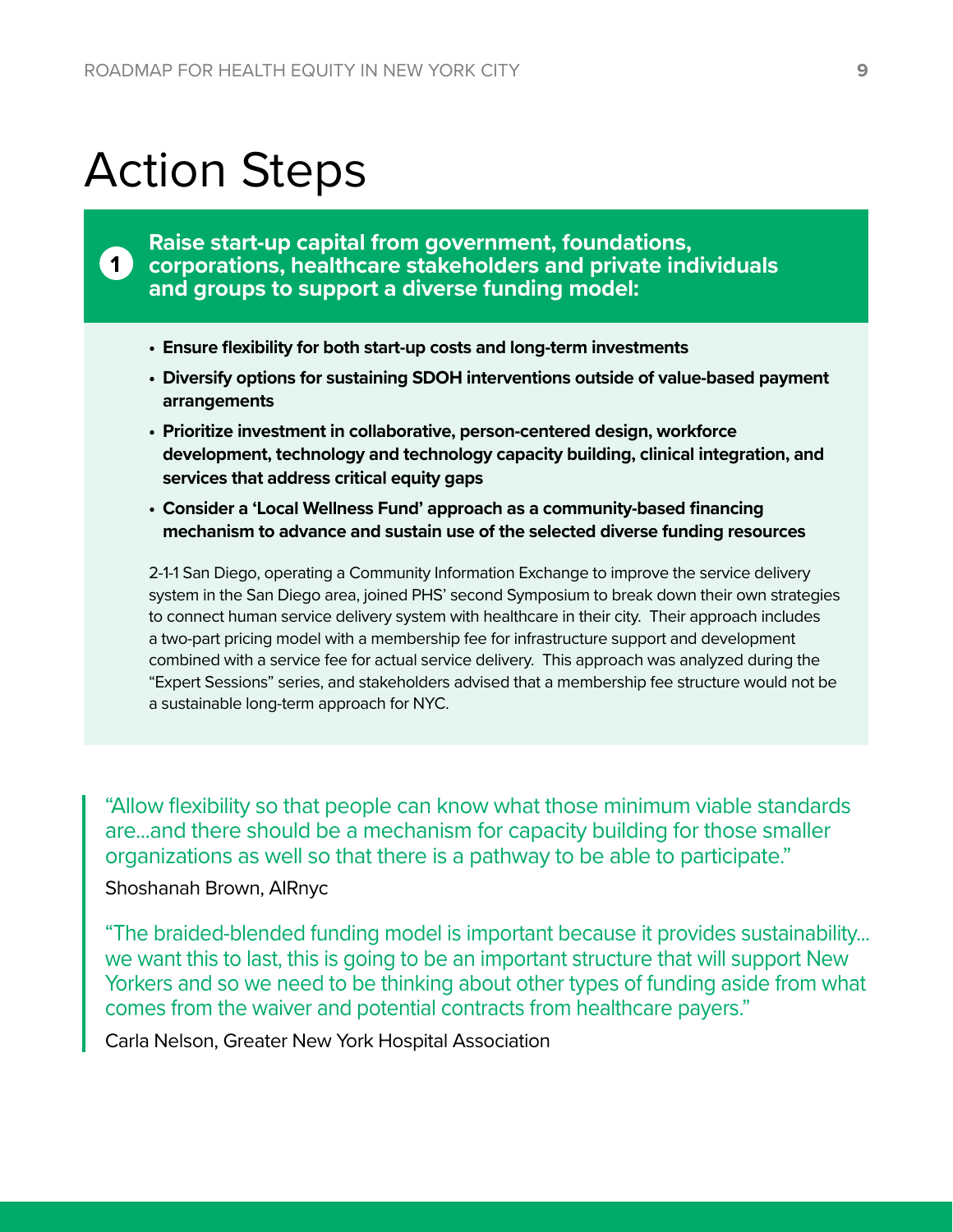### **Leverage New York State's Medicaid 1115 Waiver Amendment Proposal's infrastructure investment in Community Resource 2 Networks:**

- **• Position CRNs for investment by multiple government agencies as a pivotal component to the health and human services infrastructure to improve sustainability**
- **• Enable healthcare partners to purchase a unique suite of services from the CRN based on Medicaid funding streams, including value-based payments, "in lieu of services," and direct grants**
- **• Incorporate universal standards for reporting services and outcomes that align with state, network participant, and community priorities**

**The Community Resource Network will negotiate payment structures to ensure both access and equity across Medicaid and non-Medicaid supported community organizations. 3**

- **• Leverage and expand the CHW workforce, and integrate and standardize navigation between and across healthcare and community sectors**
- **• Create payment points based on standardized outcomes resulting from CHW navigation**

The Pathways Community Hub model is a delivery system that provides a unique strategy to supplement healthcare services with social services needed to overcome barriers for those at risk of poor health outcomes, and is in action in several states including Ohio, Michigan, Wisconsin, Washington, Texas and more on the way.

"Everyone in the state of New York merits the best care and how can the CRN(s) collaborate and make sure that every person gets all of the care that they need. It's not just about overlap, but synergy in making it robust."

Dorella Walters, God's Love We Deliver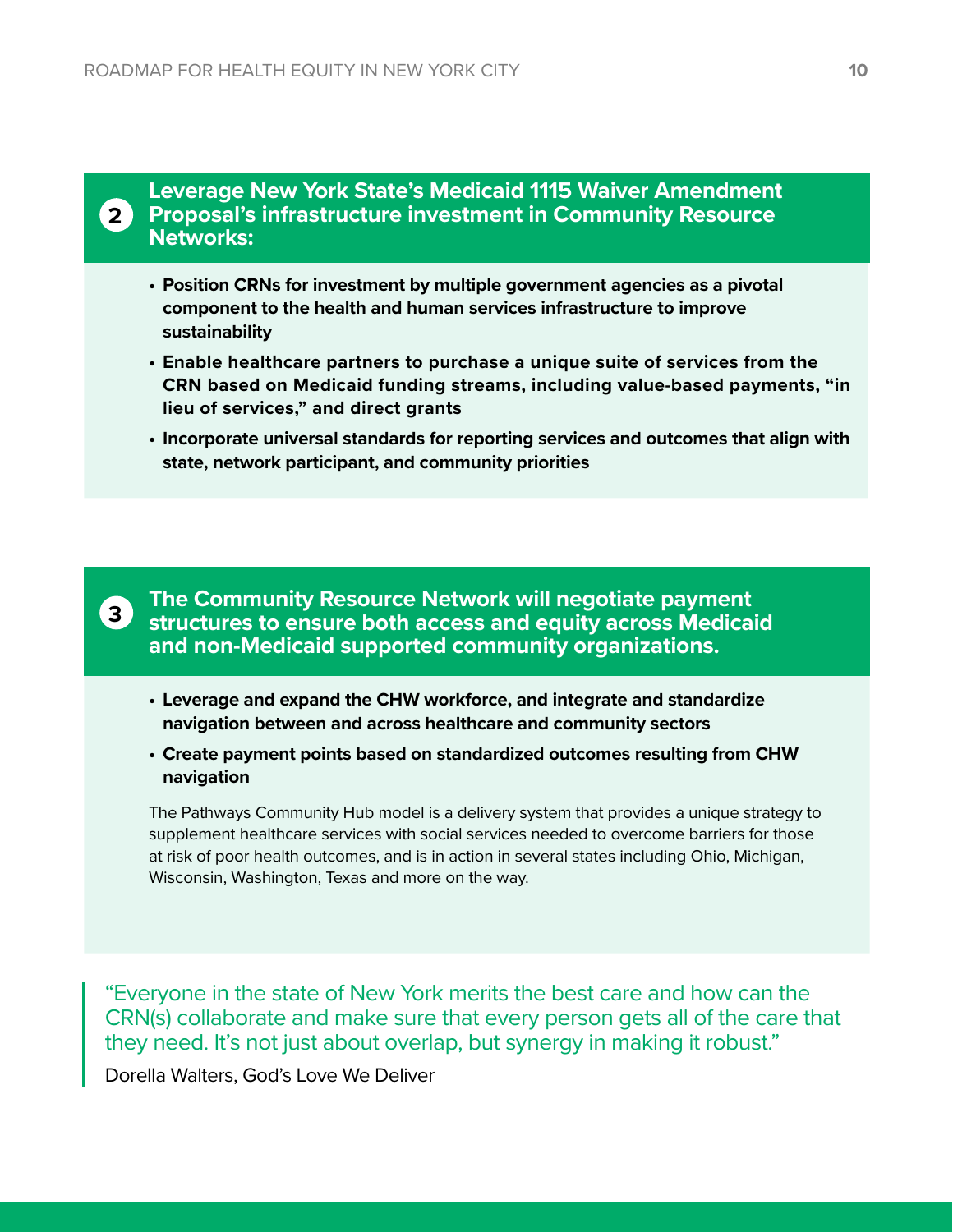

### **Community-Based Organizations**

Actively contribute to the design of flexible funding structures that maximize the value, impact and sustainability of community-based services

### **Hospital/Healthcare**

Invest to improve screening and data collection internally on health-related social needs

### **Philanthropy, Foundations and Government**

Fund CBO capacity and systems to partner successfully with healthcare and meet business needs

### **Managed Care Organizations**

Invest financial resources into partnerships with CBOs that better integrates human services delivery into the care management ecosystem

### **Technology**

Partner with and leverage MCOs for dollars to incentivize data exchange which helps covered and non-covered population outcomes

"Part of what makes the social determinants of health and community resources so important in this conversation is that they are often a bridge to accessing medical care, but there is very little reimbursement for that bridge – these networks should be able to address that."

Sharen Duke, The Alliance for Positive Change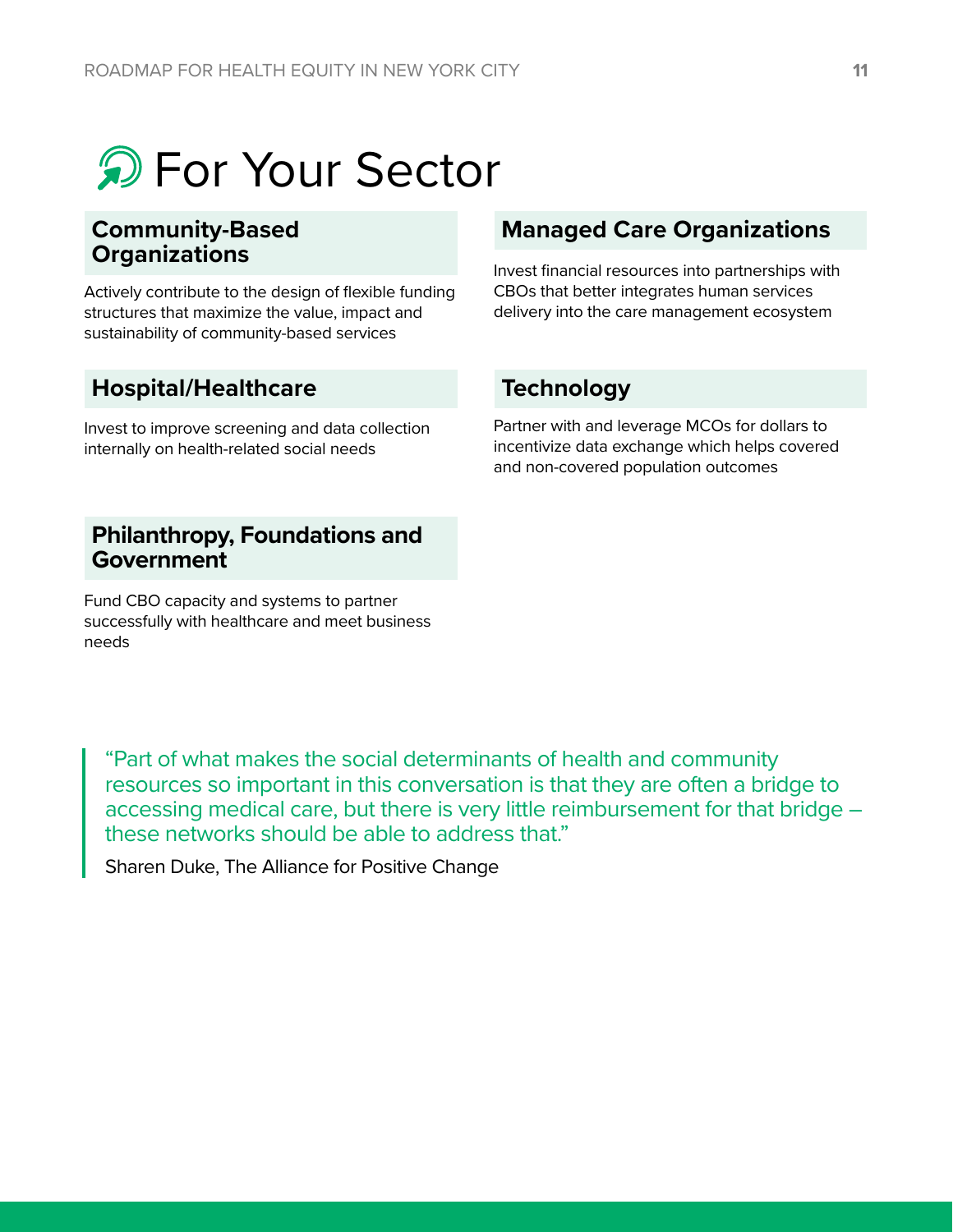**Create an administrative backbone and infrastructure to support and facilitate the work of diverse Community- 2 Based Organizations at all levels of capacity.**



CRNs should be operated by a single supportive backbone organization ("lead entity") in each defined region, including NYC, that institutes uniform equity practices and measures across all actors in the network. CRN lead entities should implement, drive, and monitor CBO network participation in their region, as well as provide CBO capacity-building services to support their participation in healthcare contracting. CRN lead entities should establish a single infrastructure in each region, including technology and data standards for social factors and health equity that align with those endorsed by NYS. But within that standardized infrastructure, the CRN lead entity's offerings should be collaboratively prioritized, designed, developed, and negotiated in partnership with local CBOs and community stakeholders who should play an advisory role in the CRN's development. Additionally, lead entities should have the capacity to manage all network contracts, payment transactions, data reporting, and quality. The lead entity should be empowered to implement standardized contracting and payment methodologies for the evidence-based services provided and ensure network performance and quality.

"A lead entity's role is to help to balance the power inequities that exist." Kevin Muir, Riseboro Community Partnership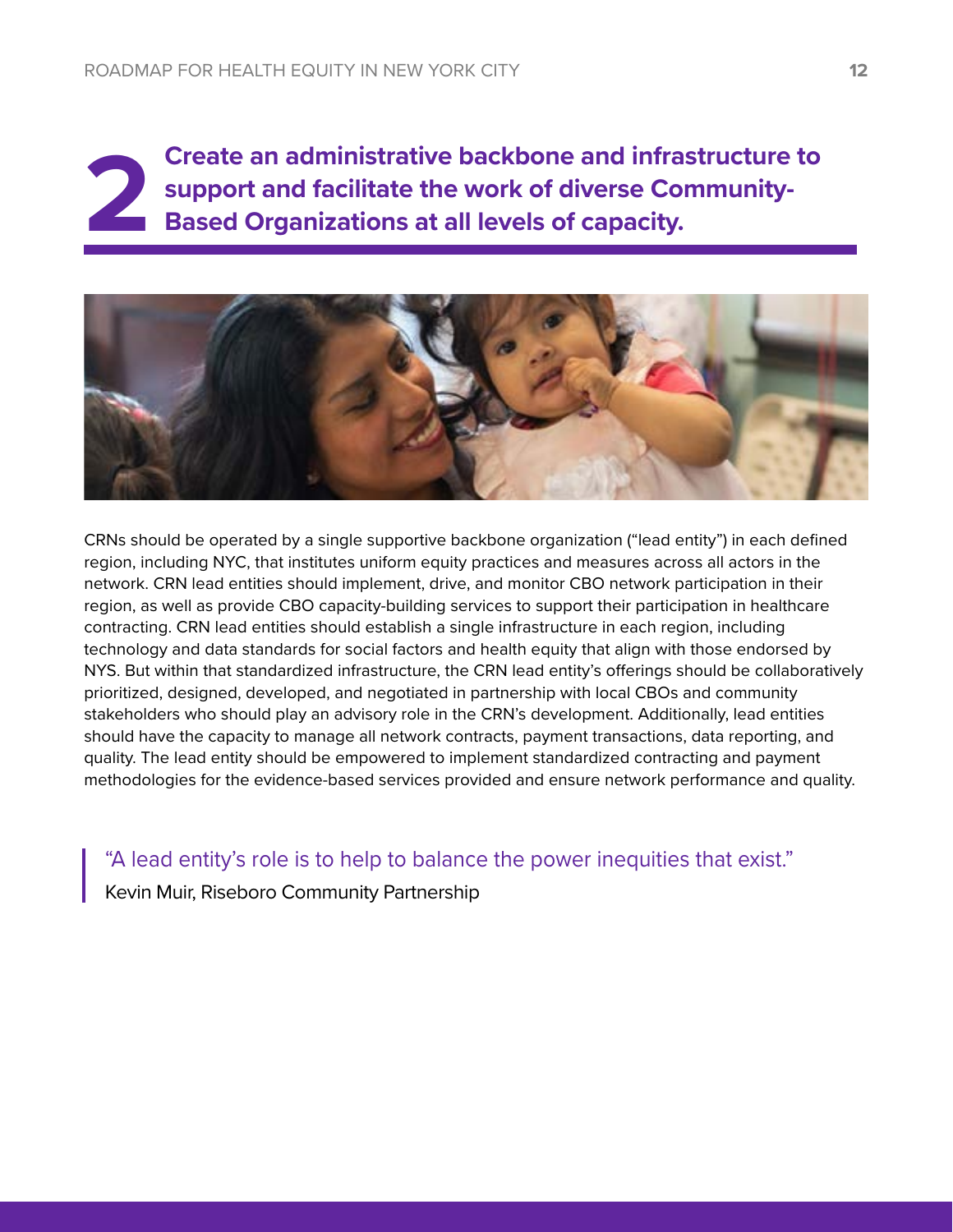# ROLE OF A NETWORK BACKBONE

#### **Network Development and Design**

- Bring together relevant, evidence-based community resources that resolve unmet population needs
- Facilitate stakeholder participation in planning and design
- Use effective tech platform to support referral coordination, measurement, and quality improvement

#### **Contracting**

- Establish flexible, performance-based contracts with network of CBO partners
- Conduct comprehensive contract monitoring
- Incorporate evidence-based services into bundled and value-based payment contracts, wherever possible

#### **Data and Quality Management**

- Apply use cases established with NYeC to scale SDOH data exchange in NYC
- Provide infrastructure for secure, compliant data sharing, management and analytics
- Support network to incorporate screening and assessment tools and health equity outcome metrics

#### **Payment**

• Deploy a payment platform that efficiently pays organizations and supports network performance

#### **Capacity Building/Tech Assistance**

- Develop and standardize CHW and other critical workforces that support integration
- Provide capacity building, infrastructure, and training necessary for healthcare and VB contracts
- Support service delivery, documentation and reporting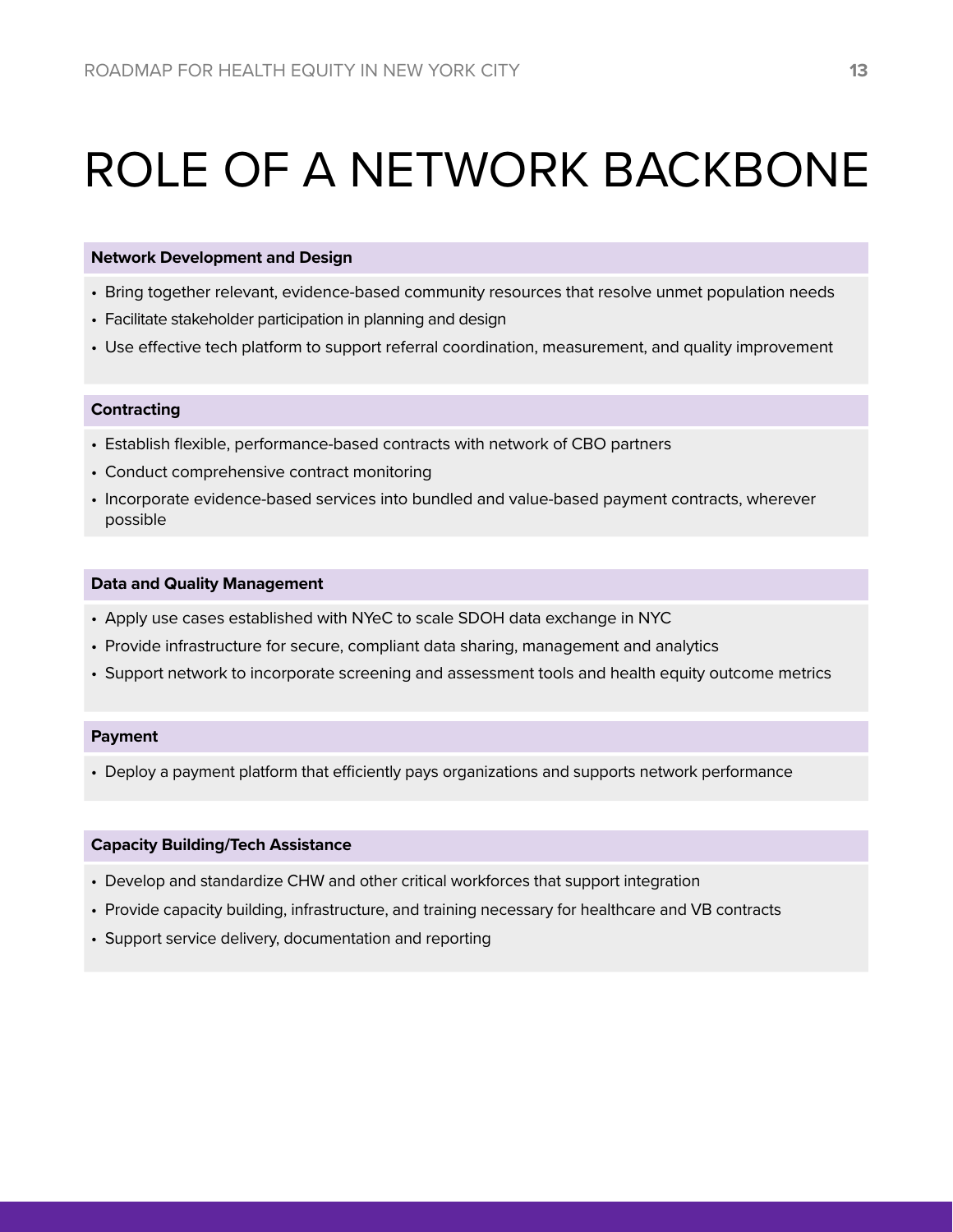# Action Steps

**1**

**Establish a regional lead entity for the Community Resource Network with a clearly defined role and scope of work, ensuring uniform equity practices and outcomes across all partners in the network.**

**Ensure capacity development that strengthens communitybased organizations and community resources for the longterm. Community Resource Network Lead Entities should be 2 empowered to:** 

- **• Work collaboratively with CBOs and community stakeholders in the design, development, and negotiations of the CRN**
- **• Implement, drive, and monitor CBO network participation in their region, as well as provide CBO capacity-building services to support innovation and participation in healthcare contracting**
- **• Establish a single infrastructure in each region, including technology and data standards for social factors and health equity that align with those endorsed statewide and nationally**
- **• Manage all network contracts, payment transactions, data reporting, and performance quality**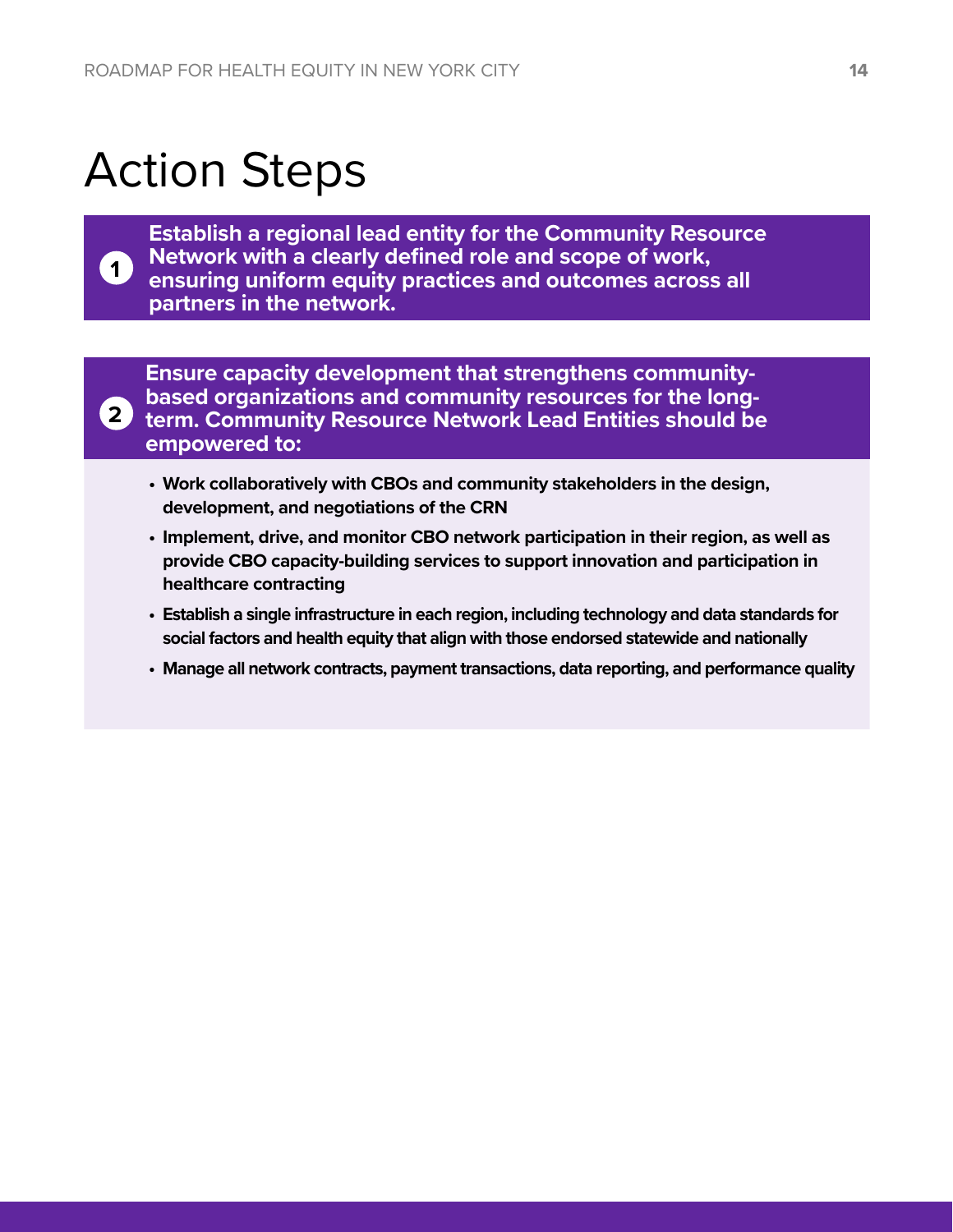

### **Community-Based Organizations**

Inform best practices and models for community centered work as well as ensuring standards of quality and serve checks for accountability for other stakeholders

### **Managed Care Organizations**

Support reliable pathways for members to access CRN and CBOs at all levels of capacity

### **Hospital/Healthcare**

Co-create CBO partnerships that effectively engage populations who are high acute care users in preventive services and care

### **Philanthropy, Foundations and Government**

Advocate for CBOs in terms of coverage for administrative cost and network participation

### **Technology**

Serve CBOs in a "shared lens" model to focus on collaborative work in the contexts of data sharing and exchange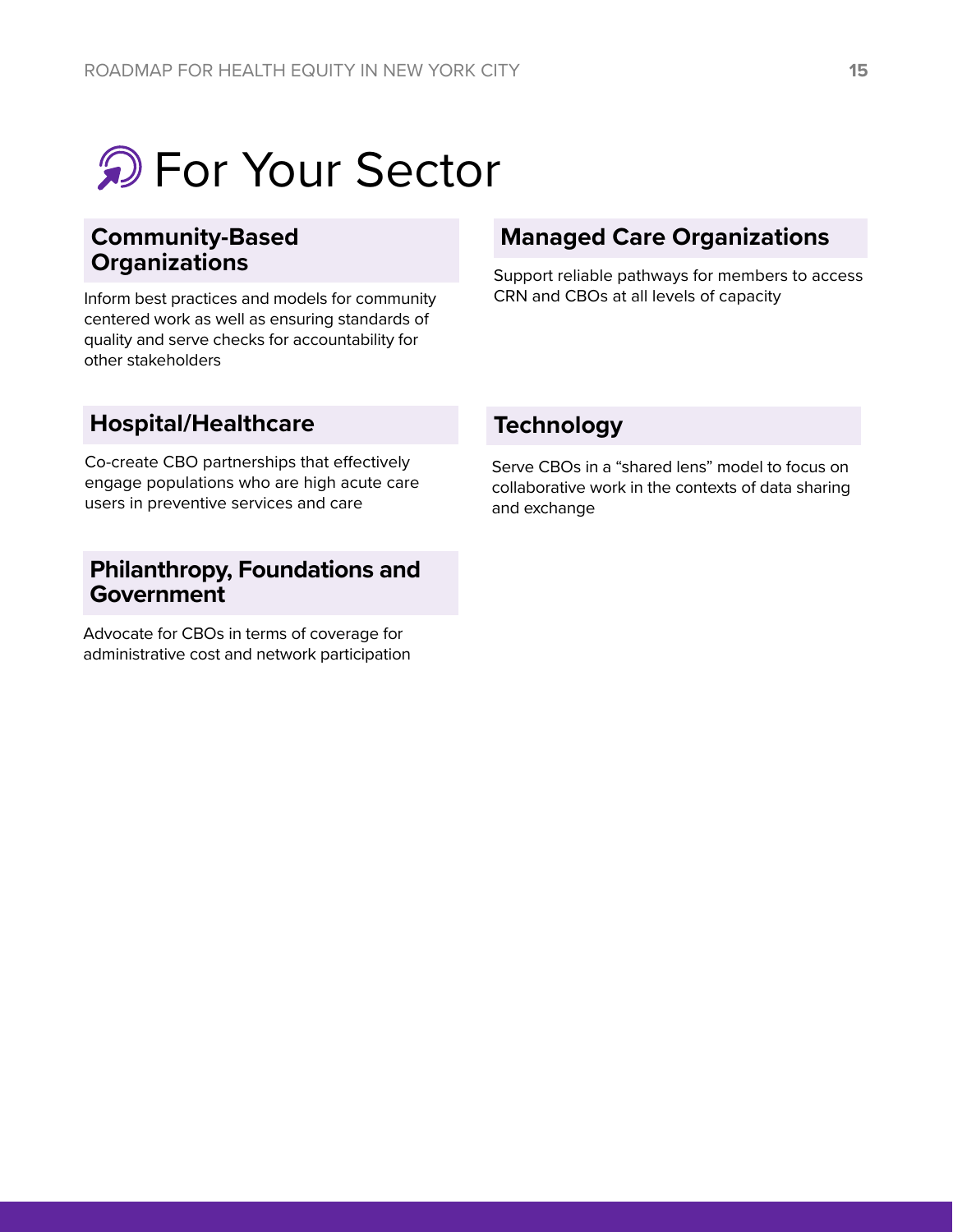**Systematically build local community engagement and participation into planning, design, 3implementation, and evaluation**



To appropriately support NYC's diverse populations with differing needs based on where people live, age, and work, CRN decisions should be continuously informed by local CBOs community stakeholders, and the people directly served by the network. To ensure uptake of services in priority neighborhoods, the CRN lead entity should establish community-led planning groups to set local priorities, work with local healthcare providers to develop effective workflows, ensure meaningful clinical integration, and engage local community members in quality and evaluation activities. Planning groups should have a clearly defined decision-making role, agreed upon with the CRN Lead Entity serving that region. NYC has tremendous community diversity at the local and hyperlocal levels. Through PHS' experience designing CRNs, we have found that local planning and collaborative design among health and human services providers and endusers of the system is essential to referral flow and successful enrollment and engagement in communitybased services.

"[Think] about anchor organizations, community-based organizations that have those trusted local relationships and have already established stakeholder feedback loops that can be leveraged. Those known representative, grassroots organizations could be local leaders and then liaise with the broader network as a way of building on what's there, what's been created, the investments that exist and relationships people already have."

Heidi Arthur, Health Management Associates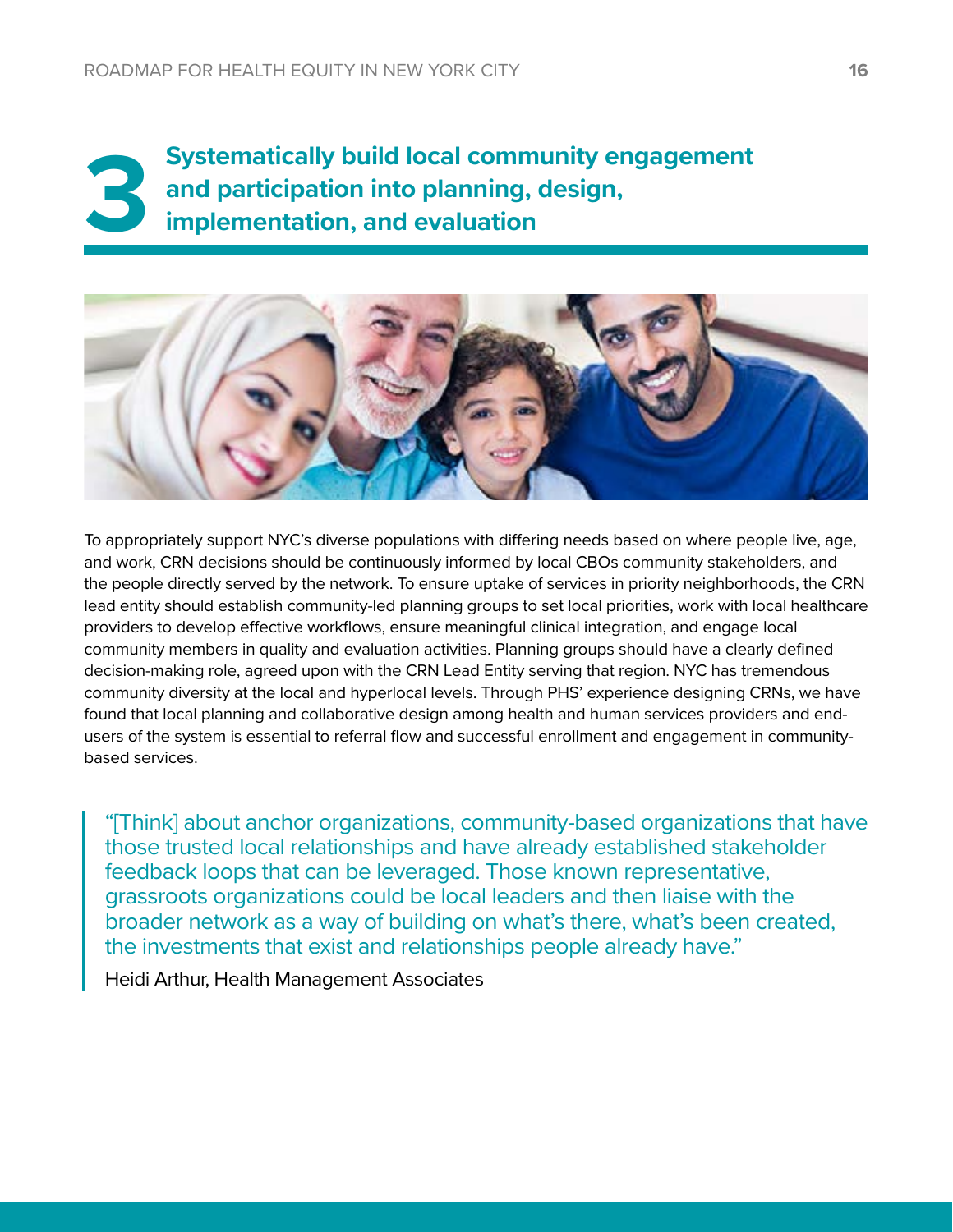# Action Steps

#### **Establish community-led planning groups that include intended beneficiaries of the network. 1**

- **• Include representatives from across sectors who reflect the communities and populations to be served**
- **• Support resource prioritization informed by local constituents, in collaboration with regional planning processes**
- **• Work with local healthcare providers to develop effective workflows that ensure meaningful and culturally relevant integration**
- **• Engage local community members to understand experience, quality, and to participate in evaluation activities**

#### **Create a clearly defined role and scope of decision-making in partnership with planning groups. 2**

**• Each group will be instrumental in ensuring a collaborative design among health and human services providers for effective referral flow and successful enrollment and engagement in community-based services** 

**Engage planning groups in defining and evaluating quality and outcomes, including impact on health equity. 3**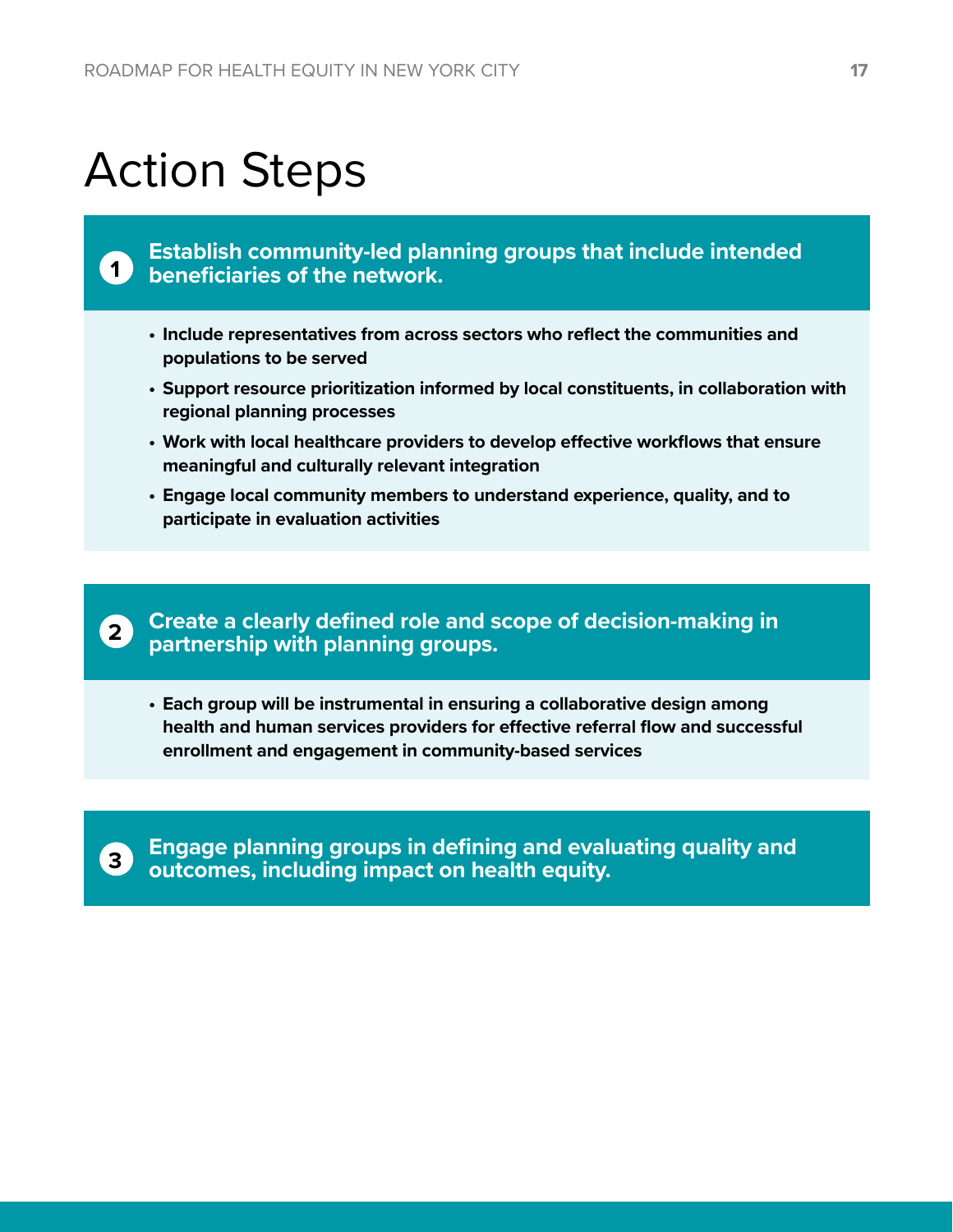# **D** For Your Sector

### **Community-Based Organizations**

Lift up the voices of your community and establish relationships with health care systems to play an active role in CRN planning

### **Hospital/Healthcare**

Leverage patient-provider relationships to engage in conversations about non-medical drivers as well as co-designing community service plans with CBOs to support participation in design, implementation and evaluation

### **Philanthropy, Foundations and Government**

Support planning and design of the network, as well as advocating for needed changes

### **Managed Care Organizations**

Leverage population health data analytics to provide meaningful, community-level insights in support of design, implementation and evaluation

### **Technology**

Use technology and analytics to determine what the healthcare continuum is for our most disadvantaged populations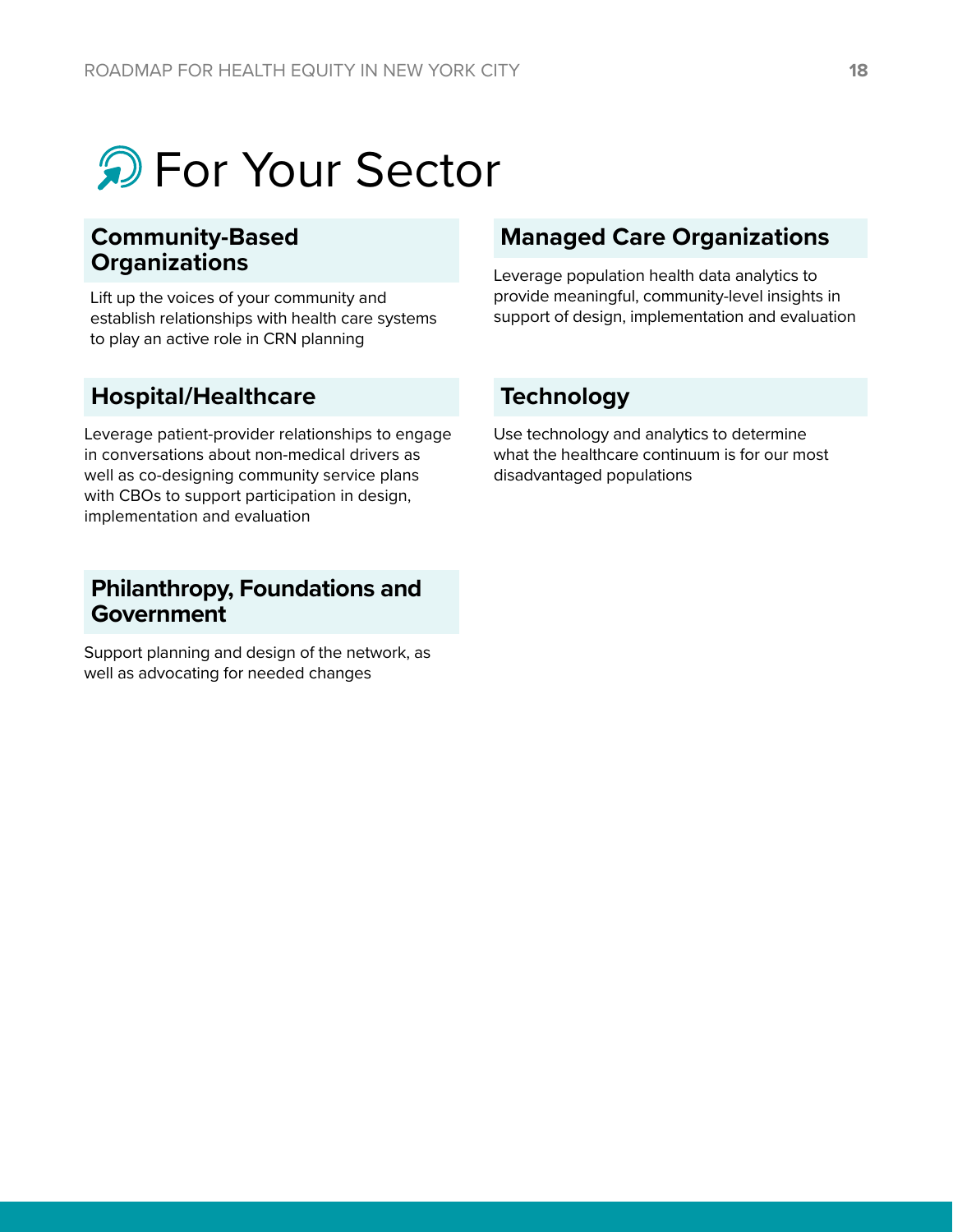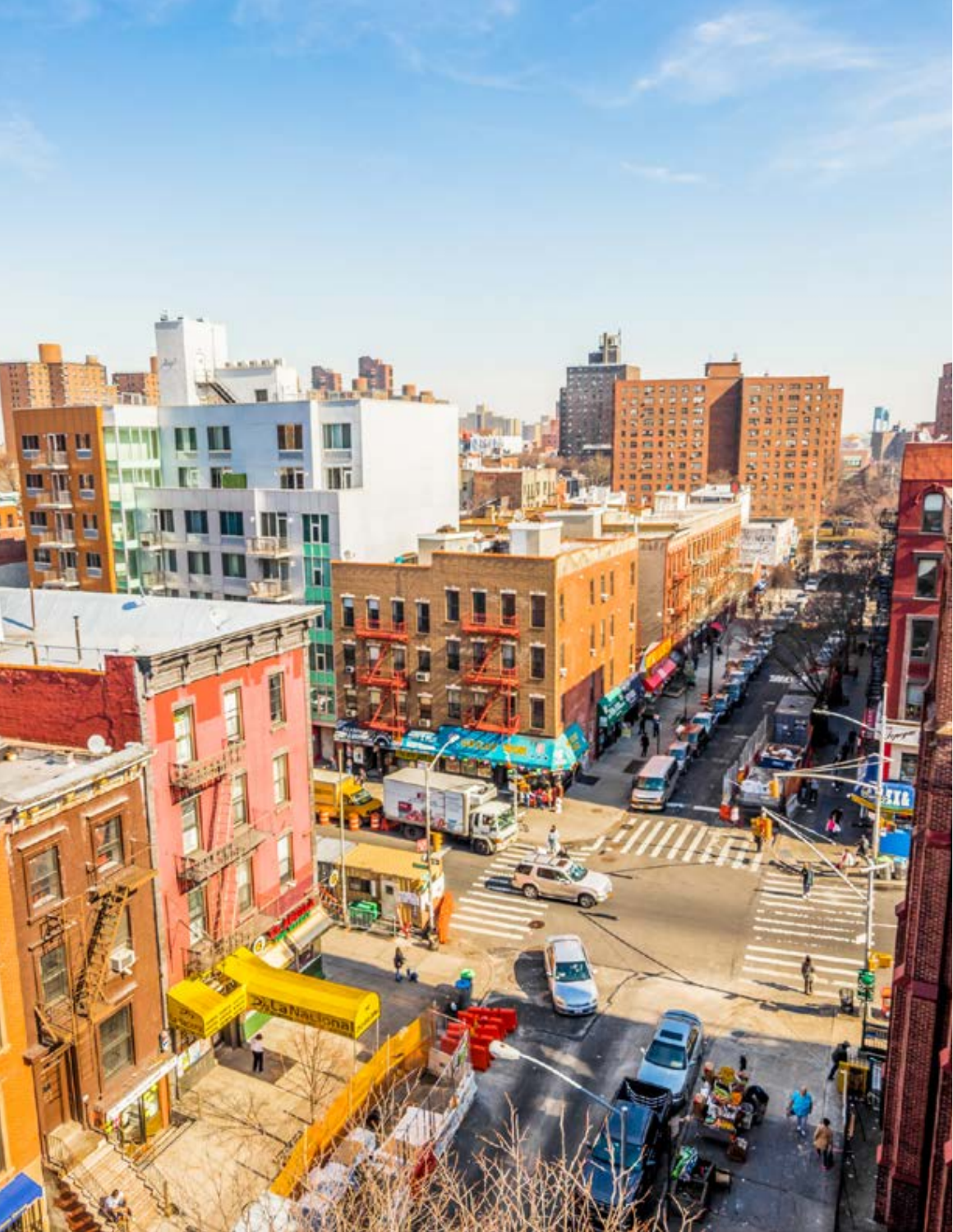**Employ regulatory methods and advance policy and practices that ensure a favorable technology ecosystem.** 



Technology companies have been competing to enter the Medicaid market in New York State in recent years, causing healthcare systems and managed care organizations to invest in a multiplicity of solutions. This has left CBOs in the difficult position of using multiple platforms, resulting in duplicative data entry and costing unimaginable hours in lost time and effort. Effective data exchange or transfer and technologyenabled communication between systems is necessary for people to move seamlessly and effectively between health care systems and CBOs.

## Action Steps

**1**

**The State should ensure that technology companies seeking to receive Medicaid funds directly or indirectly meet specific business requirements and align with federal-level interoperability standards.** 

**• The Office of the National Coordinator for Health Information Technology (ONC), the federal agency leading healthcare IT efforts, has released guidance on integrating these standards. These should be required to be a part of each Medicaid-participating technology company's roadmap with ambitious and measurable timelines with clearly defined milestones to ensure accountability.**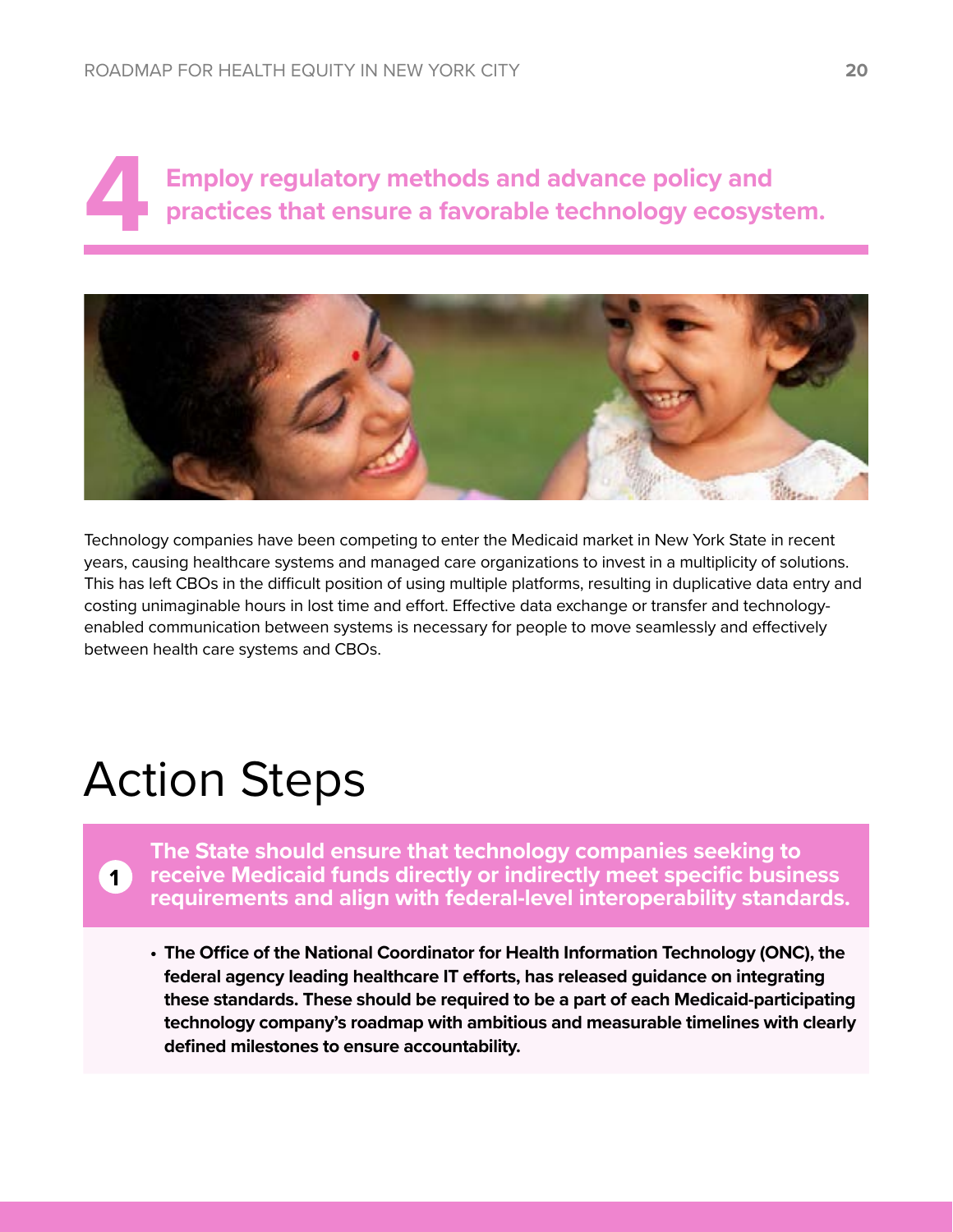**2**

**To ensure that network and technologies conform to the standards of the Health Information Exchange and enable standardized, platform-agnostic data exchange, the Community Resource Network Lead Entity should:**

- **• Work closely with the New York eHealth Collaborative (NYeC) to develop and implement a trusted framework for collaboration. NYeC leads the Statewide Health Information Network for New York (SHIN-NY), connecting healthcare entities across the state. Provide the following technical assistance to CBOs in implementing a technology infrastructure:** 
	- Establish a single technology ecosystem and roadmap for the region that is compatible with the requirements for healthcare partnerships and reduces system redundancy
	- Support uptake of technologies that are highly interoperable and include critical case management, closed-loop referral, and population health capabilities
	- Create communication channels to ensure workforce user feedback informs technology development
	- Develop and conduct 'Best Practices' trainings for using platforms
	- Provide training and technical assistance the builds HIPAA and other regulatory compliance capacity

#### **Ensure an equitable data ecosystem with a long-term goal of a Community Information Exchange. 3**

- **• A Community Information Exchange (CIE) is defined by 2-1-1 San Diego as "an ecosystem comprised of multidisciplinary network partners that use a shared language, a resource database, and an integrated technology platform to deliver enhanced community care planning."**
- **• We envision a CRN that:**
	- Communicates between systems allowing them to receive and provide data
	- Documents consent, screenings, assessment, service utilization and quality and equity outcomes that communicates between and improves system workflows
	- Includes a shared 360-degree view of individuals and families, with consent, and a user-friendly way to make and receive closed-loop referrals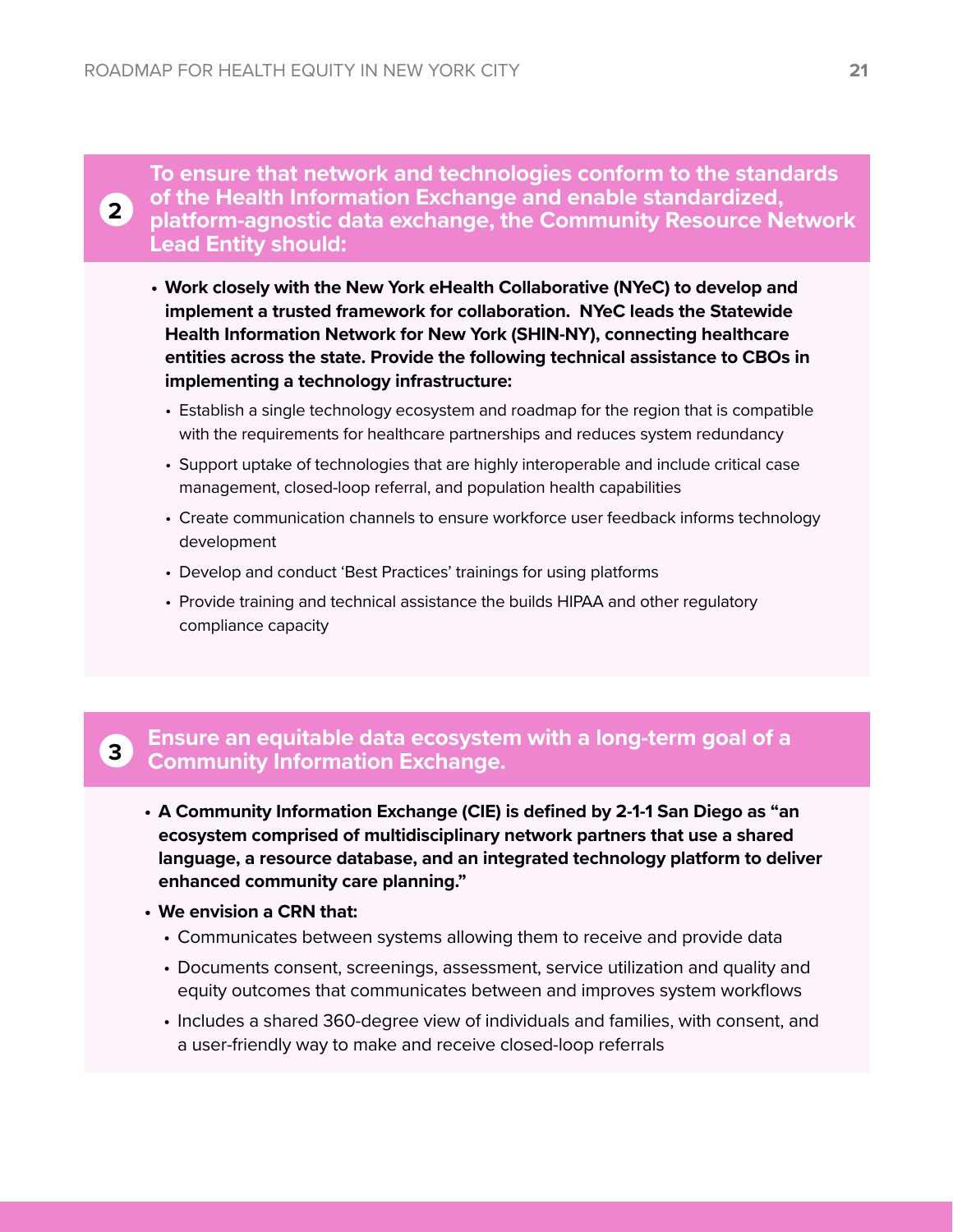With a long-term goal of growing a CIE for NYC alongside the CRN, PHS envisions a future where health data is a community good that can be used to identify issues and opportunities to improve the health and human services delivery system of our city.

"We must go beyond integrations and support true interoperability with USCDI version 2, we must respect true per-referral consent models so we can protect the dignity of those in need, and we must respect CBO Choice, meaning they can work in the systems they prefer without forced contracts. These principles reduce burden on people and organizations, and encourage collaboration among stakeholders."

#### Jaffer Traish, FindHelp

"At Unite Us, we believe that health is rooted in community. A shared technology infrastructure connects health and human service providers to holistically provide people with the care they need when they need it, while creating meaningful and sustainable cross-sector and citywide partnerships. Ultimately, we see a future where New York is addressing all systemic issues at their root causes, strengthened by the Unite NYC community to propel health equity into the future."

Marc Natale, Unite Us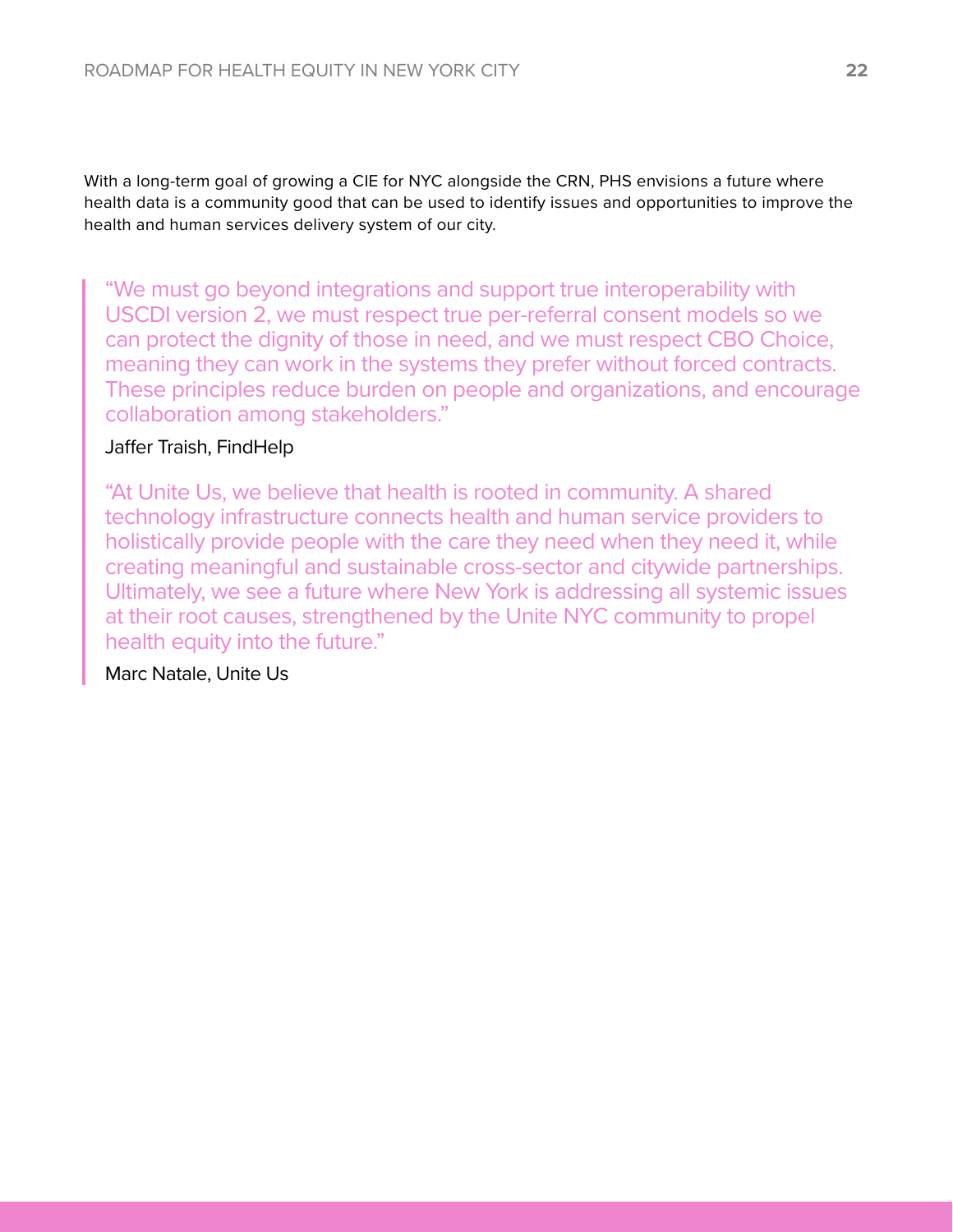# **D** For Your Sector

### **Community-Based Organizations**

Leverage strategic partnerships with stakeholders along the continuum of care to fund and build organizational IT capacity

### **Hospital/Healthcare**

Agree upon screening tools and improve providers' coding practices to lay the groundwork for future success as well as collectively advocate for HIPAA law that facilitates collaboration across sectors, and advocate for policy and practice that supports interoperability

### **Philanthropy, Foundations and Government**

Develop funding frameworks and implement policy changes that improve interoperability and build the technological capacity of CBOs to participate in a citywide CRN infrastructure

### **Managed Care Organizations**

Train CBOs on how to put information into their existing system and report out in a universal template that would be desirable for payment and evaluation

### **Technology**

Prioritize the development of an efficient technology ecosystem that creates a robust community, which addresses and identifies needs while being able to evaluate the NY state's progress in real time to interoperate effectively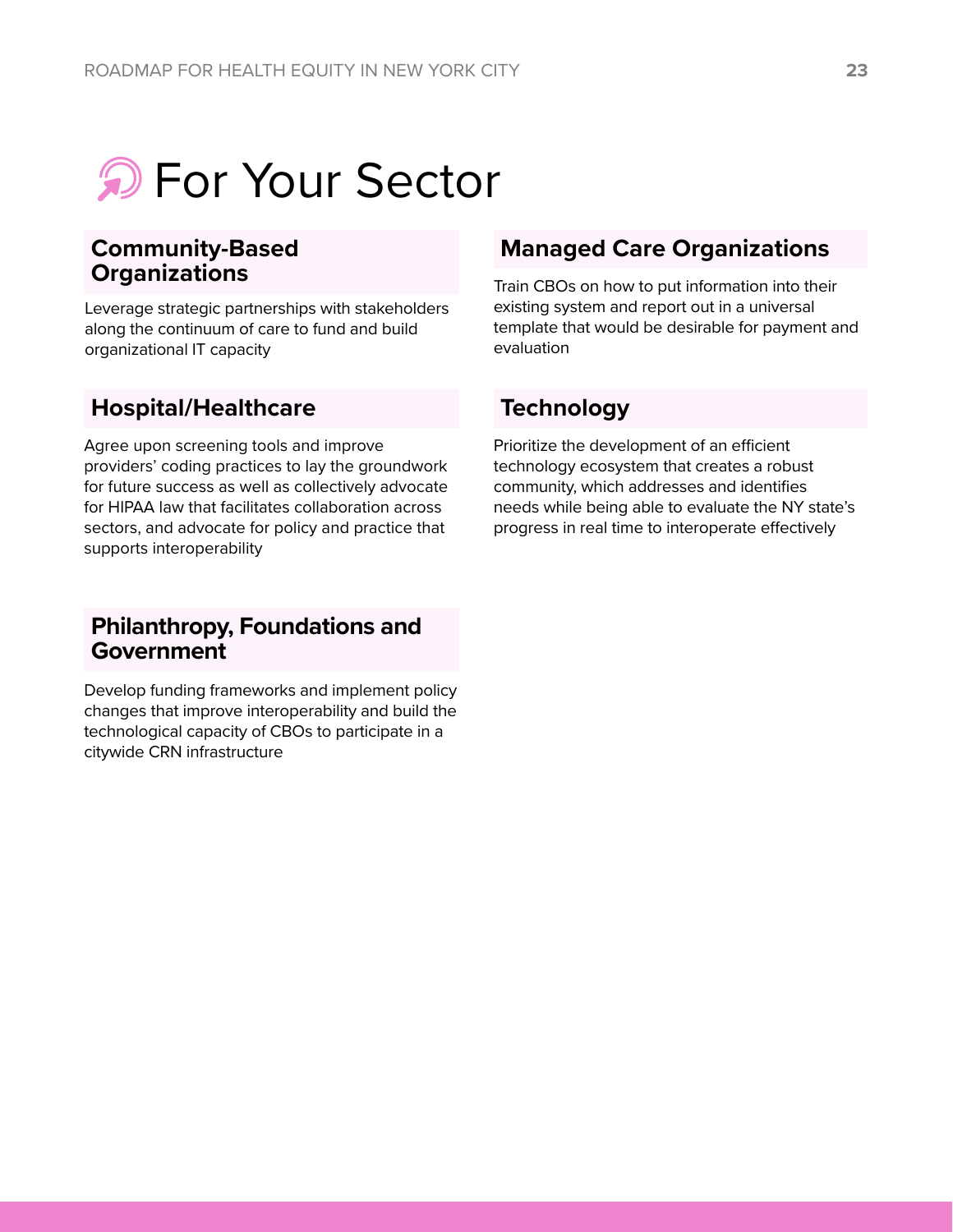# ABOUT PUBLIC HEALTH SOLUTIONS AND THE SYMPOSIUM SERIES

Health disparities among New Yorkers are large, persistent and increasing. Public Health Solutions exists to change that trajectory and support New Yorkers in achieving optimal health and building pathways to reach their potential. We are unique in our ability to provide boots-on-the-ground services in high-need communities, serve as a conduit of accountability for hundreds of community-based organizations tackling major public health issues across the five boroughs, and bridge the gap between healthcare and communities. We focus on a wide range of public health issues including food and nutrition, health insurance, maternal and child health, sexual and reproductive health, tobacco control, and HIV/AIDS.

In November 2020, PHS brought together over 50 leading experts from community-based organizations, government, healthcare, health systems and corporations for a three-part Symposium Series, *Integrating Human Services and Clinical Services with People at the Center*. The goal of the Symposium has been to inform the design of a new framework, including core components of a person-centered infrastructure, to effectively address social determinants of health towards achieving health equity in New York City.

The series brought together diverse stakeholders from across the continuum of care (local government, healthcare, managed care, CBOs, and technology companies) to address the systemic inequities that prevent New Yorkers from accessing good health. The first session focused on key challenges: lack of infrastructure, a fragmented and siloed care system, and issues of data collection, exchange, and accountability. The second session brought in successful models from across the country (San Diego 2-1- 1, Camden Coalition, and Pathways Community Hub) to consider what might be applied in NYC. In order to develop a health equity roadmap to address SDOH in NYC, PHS held four "Expert Mini Sessions" in September 2021 to define practical implications for implementing a CRN in NYC. Each session was structured with its own theme and small in-depth group discussions with expert CBO, healthcare, and tech representatives. The themes and discussion areas make up the foundation of this roadmap. At the third and final session, PHS launched the Roadmap and next steps to advance CRN planning and development in NYC.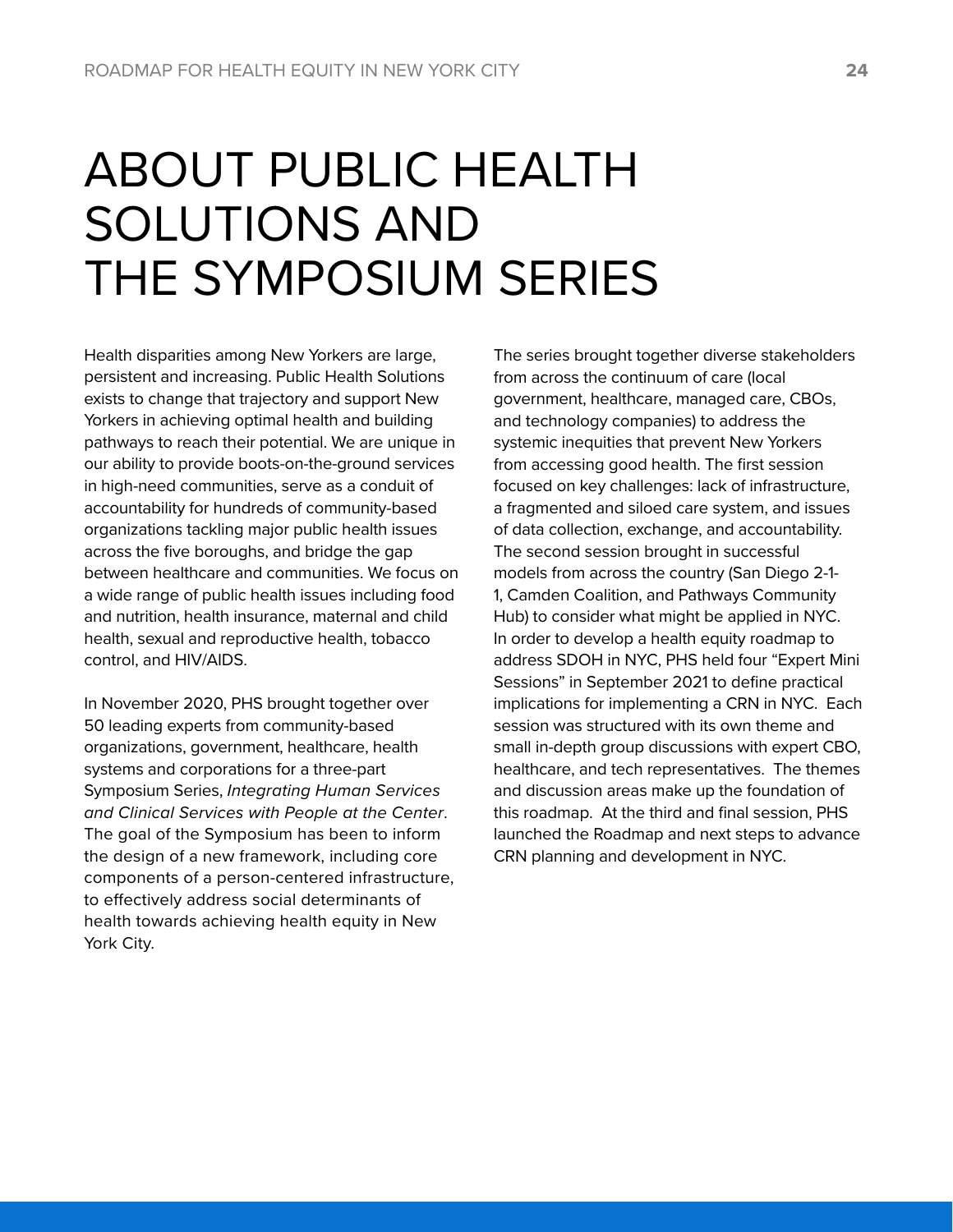# ACKNOWLEDGMENTS

**Thank you to the experts who have shared their insights and thought leadership throughout our Symposium Series.**

#### **PARTNERS**

Leslie Alvelo, YWCA of Queens Lori Andrade, Health and Welfare Council of Long Island Erika Arevalo, Voces Latinas Heidi Arthur, Health Management Associates Faven Arya, Arthur Ashe Institute for Urban Health Jalitza Baez, Voces Latinas Arielle Basch, JASA Susan Beane, Healthfirst Emily Blank, Fifth Avenue Committee Dan Brillman, Unite Us Deborah Brown, NYC Health + Hospitals Shoshanah Brown, AIRnyc Kristina Ramos-Callan, Health Management Associates Maja Castillo, Healthfirst Yi-Ting Chiang, Mount Sinai Health System Jeni Clapp, NYC Health + Hospitals Scott Cleary, SMC Partners LLC Elizabeth Cohn, Hunter-Bellevue School of Nursing Erica Coletti, Alliance for Better Health Gail Cooper, The Partnership for the Homeless Amrita Dasgupta, NYC Health + Hospitals Demetre Daskalakis, NYC Department of Health and Mental Hygiene Nichola Davis, NYC Health + Hospitals Nathan Donnelly, Manatt Phelps & Phillips LLP Sharen Duke, The Alliance for Positive Change Gillian Feldmeth, NowPow

Robert Fields, Mount Sinai Health System Ashley Fitch, Mount Sinai Health System Emily Foote, NYC Health + Hospitals Jessica Frisco, AsOne Healthcare, IPA Anna Lipton Galbraith, Findhelp Ana Gallego, NYC Department of Health and Mental Hygiene Rose Gasner, AIRnyc Jonah Gensler, Sunnyside Community Services Erika Gonazlez, Voces Latinas Leslie Gordon, Food Bank for NYC Lorie Goshen, Hunter-Bellevue School of Nursing Barbara Green, Greater New York Hospital Association Valerie Grey, New York eHealth Collaborative Tamara Green, The Fortune Society Karis Grounds, 2-1-1 San Diego Dozene Guishard, Carter Burden Network Kathryn Haslinger, JASA Avital Havusha, New York State Health Foundation Caroline Heindrichs, AsOne Healthcare, IPA Hilary Heishman, Robert Wood Johnson Foundation Shanaz Hosein, Greater New York Hospital Association Michelle Jackson, Human Services Council Gladys Jennerjahn, Voces Latinas Christopher Joseph, EngageWell IPA Jagjit Kaur, United Sikhs Gloria Kim, Human Services Council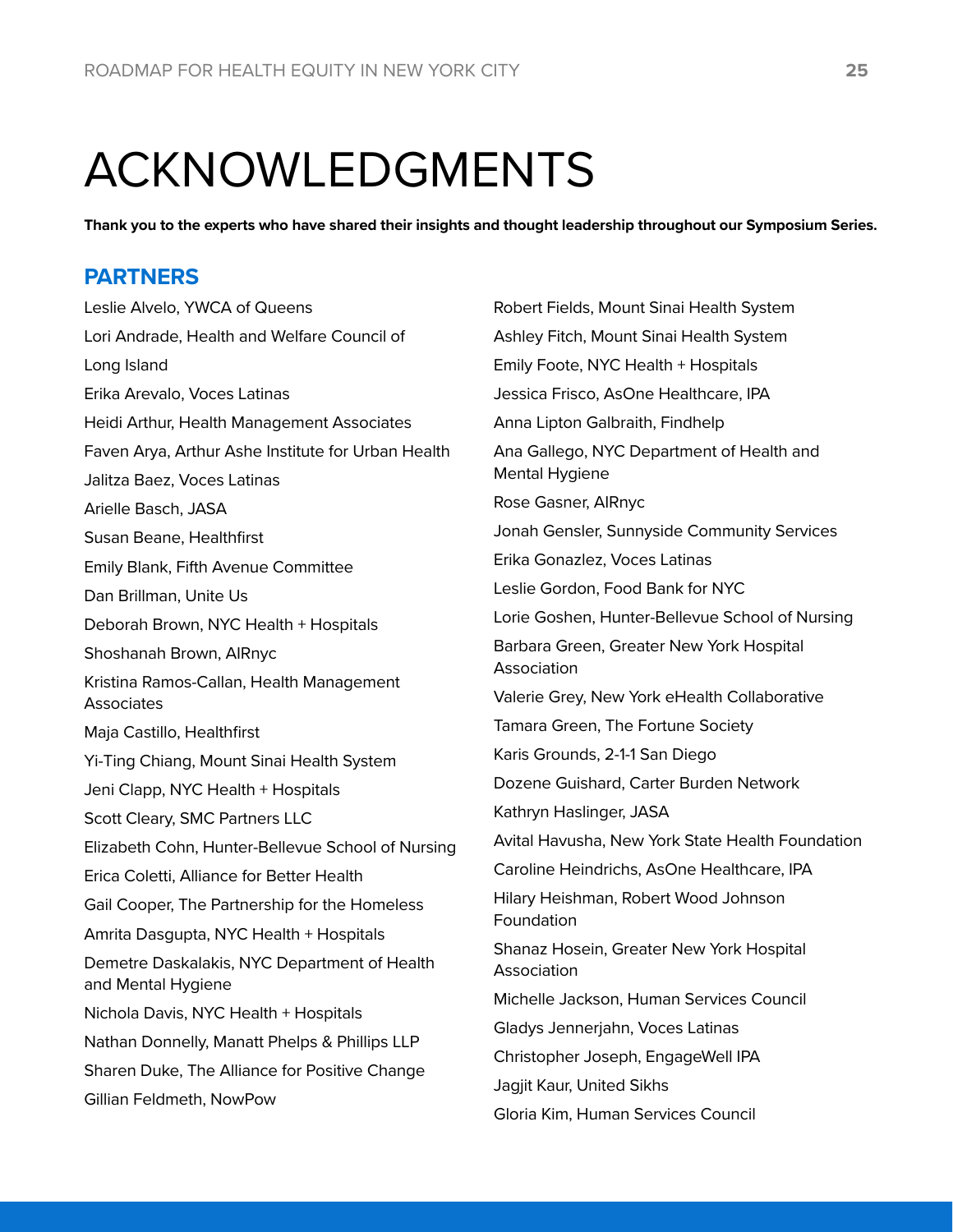Sara Kim, Korean Community Services of Metropolitan New York Charles King, Housing Works Rachel Kohler, NowPow Rashi Kumar, Healthfirst Toby Landau, Findhelp Bora Lee, Fifth Avenue Committee Annette Roque-Lewis, La Nueva Esperanza Cristina Lopez, Voces Latinas Kathryn Lucia, The New York eHealth Collaborative Janice Magno, New York City Department of Health and Mental Hygiene Meera Mani, McKinsey & Company Derick Mendoza, Voces Latinas Dodi Meyer, Columbia University Karen Minyard, George Health Policy Center Arielle Mir, Arnold Ventures Robin Moon, Sana Solutions LLC Ngozi Moses, Brooklyn Perinatal Network, Inc Kevin Muir, RiseBoro Community Partnership Marc Natale, Unite Us Carla Nelson, Greater New York Hospital Association Andres Nieto, NewYork-Presbyterian Christine Nollen, VMLY & R Kathleen Noonan, Camden Coalition Joanne Page, The Fortune Society Amanda Parsons, Metroplus Health Plan Inc Karen Pearl, God's Love We Deliver Tracy Perizzo, Helmsley Charitable Trust McKenzie Pickett, AsOne Healthcare, IPA Rachael Pine, Altman Foundation Laura Popa, New York City Council Nuzhat Quaderi, NowPow Tavia Rauch, NYeC

Jessica Ramos, Voces Latinas Sarah Redding, Pathways Community HUB Institute Mark Redding, Pathways Community HUB Institute Chris Roker, NYC Health + Hospitals Johanna Ruiz, Voces Latinas Mirtha Santana, RiseBoro Community Partnership Antonio Santoro, NowPow Yesenia Saavedra, Voces Latinas Anthony Shih, United Hospital Fund Meghan Shineman, NYC Department for the Aging Scott Short, RiseBoro Community Partnership Chelsea Sexton, Unite Us Cheyenne Stewart, EngageWell IPA Ally Tam, VMG Partners Nathaly Rubio-Torio, Voces Latinas Jaffer Traish, Findhelp Ann Travers, The Fortune Society Jason Turi, Camden Coalition Catherine Ugarte, Nazareth Housing Michelle de la Uz, Fifth Avenue Committee Morenike Ayo-Vaughan, Commonwealth Fund Erin Verrier, Community Healthcare Network Rebeca Huamani Vila, Voces Latinas Dorella Walters, God's Love We Deliver Meryl Weinberg, Metroplus Health Plan Inc Denise West, Brooklyn Perinatal Network, Inc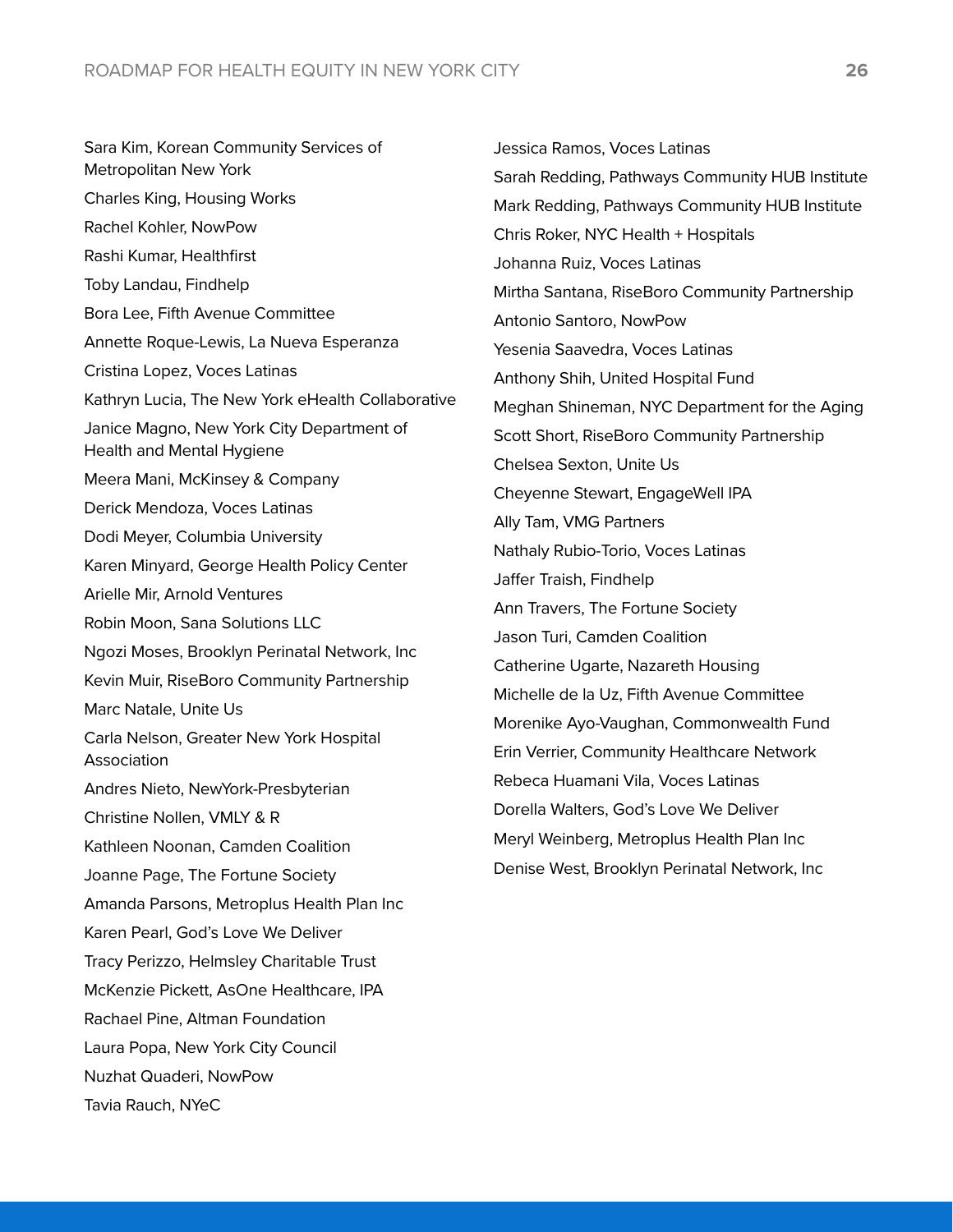### **PHS ADVISORY COMMITTEE**

Patricia Boozang, Manatt, Phelps, & Phillips, LLP Ayman El-Mohandes, City University of New York Graduate School of Public Health and Health Policy (CUNY SPH) Diana Mason, George Washington University School of Nursing, Hunter College, City University of New York Abigail Velikov, NYC Department of Health and Mental Hygiene Jeanette Rodriguez, CUNY SPH Tanya Shah, Prospero

### **PHS STAFF**

Arielle Burlett Queena Chong Audrey DaDalt Lisa David Lauren Hay Camille Hazel Jennifer Hegarty Zach Hennessey Ralitsa-Kona Kalfas Anita Kanoje Mireille Mclean Vanessa Mendez Emily Morgan Jeanette Moy Victoria Pusateri Rachel Schwartz Swetha Tanjore